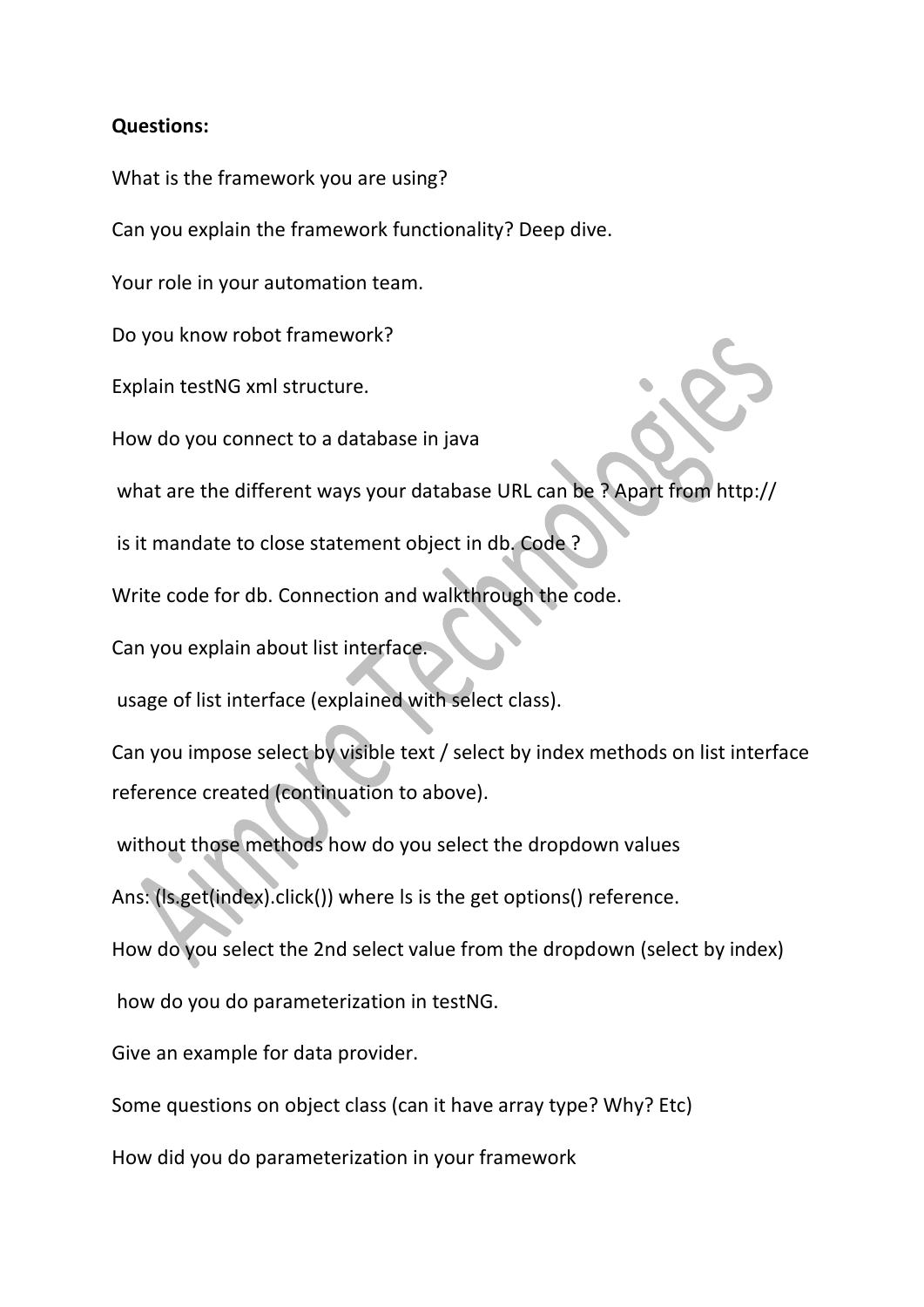Why specifically jxl? Whynot Apache poi.

What is the difference between jxl and Apache poi.

Can you write a sample code using jxl and walk through the code (they are very keen on the methods along with parameters and try to confuse us).

what type of reports you generate.

What are the ways in you can create your own customized html report (Ans: xml to html / directly in notepad)

Can you design a framework on your own and what would be your considerations ?

Comparing 2.45.0 jar and 2.46.0 jar what are the advanced features in 2.46.0?

One web element "India" (text) having same properties in all the builds. But the location of "India" keeps changing in each build. Write code to find "India" in every build and click on the checkbox next to it?

How will you verify the colour of the heading in a webpage is as expected (colour)?

There are multiple frames in a webpage. Say three frames one within another, how will you find an element in the inner most frame?

what is web element? Is it interface or class? Explain?

what is compile time and run time polymorphism?

One element is not identifiable in a webpage. Why it is not identifiable in a webpage? (Note: it is not an alert)

where will you have your locators in your framework?

how will you pass data without using 'send keys' method?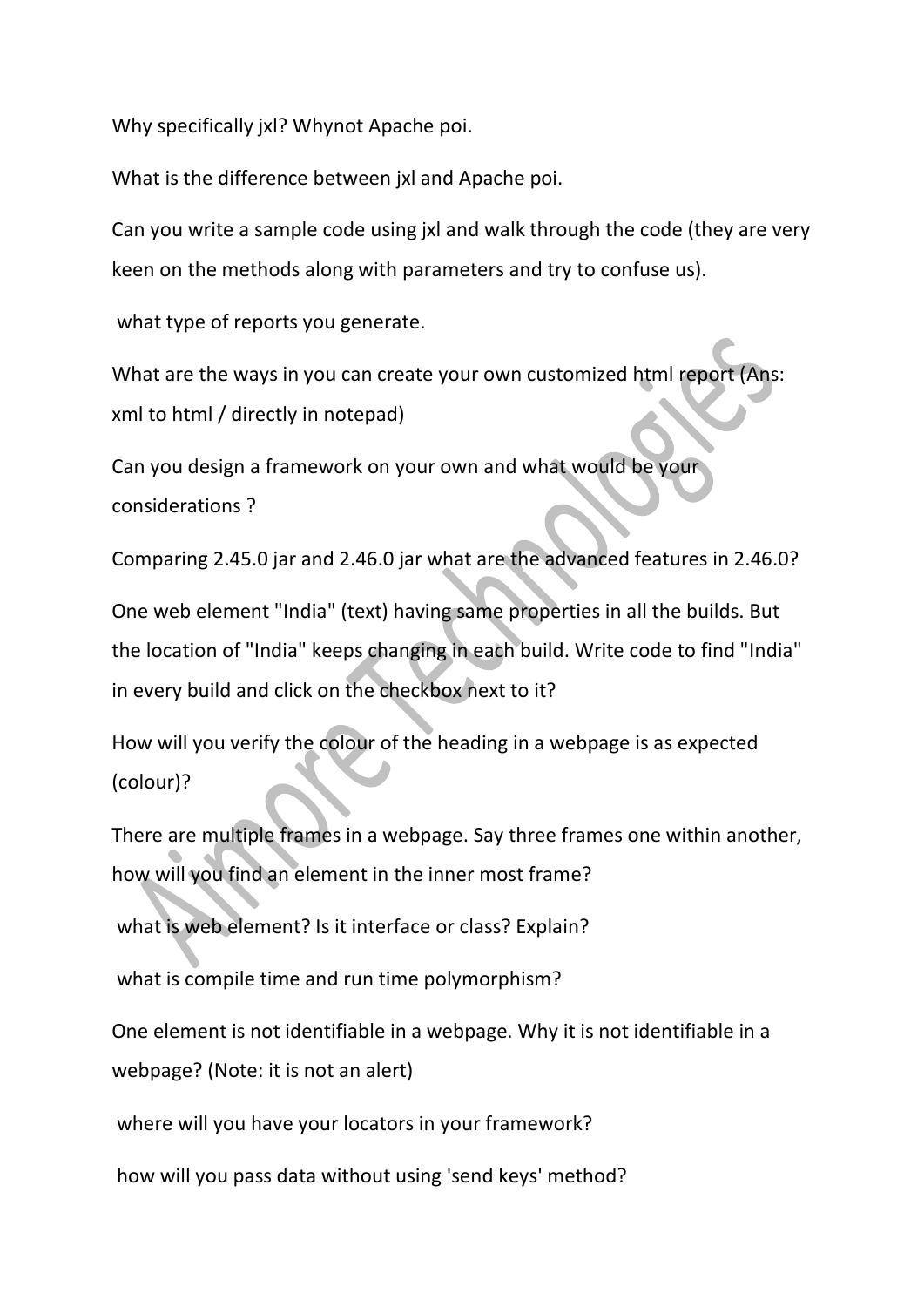What are the methods available in an 'alert'?

How will you click on a button without using 'click' method? [keys. Enter not expected]

difference between interface and abstract class?

load a browser and go to google page

I have 100 test cases with me. How will you estimate?

How many scripts you will automate per day ? How many simple, medium, complex test cases?

why do you need a framework? What is the use<sup>2</sup>

have you used java executor?

have you created abstract class in your project?

"Driver. Find element(by.id)" - what is driver here? What is 'by' here?

what is the ide you are using? How will you get the jar files in it?

how will you read data from an excel? Write code and explain?

what is the folder structure of your framework? Explain?

How will you get all the links in a web table?

1. Explain all the oops concept with real-time example

2. Write a sample script in selenium for login pages with all coding standards 3.consider you have 200 test cases and it will take 4 hours to complete. After run 100 test cases got failed, so how do you rerun only the failed test cases ?

4. If you want to rerun the test exactly after the failure you need to call the method that failed. You can get that method name from its result object.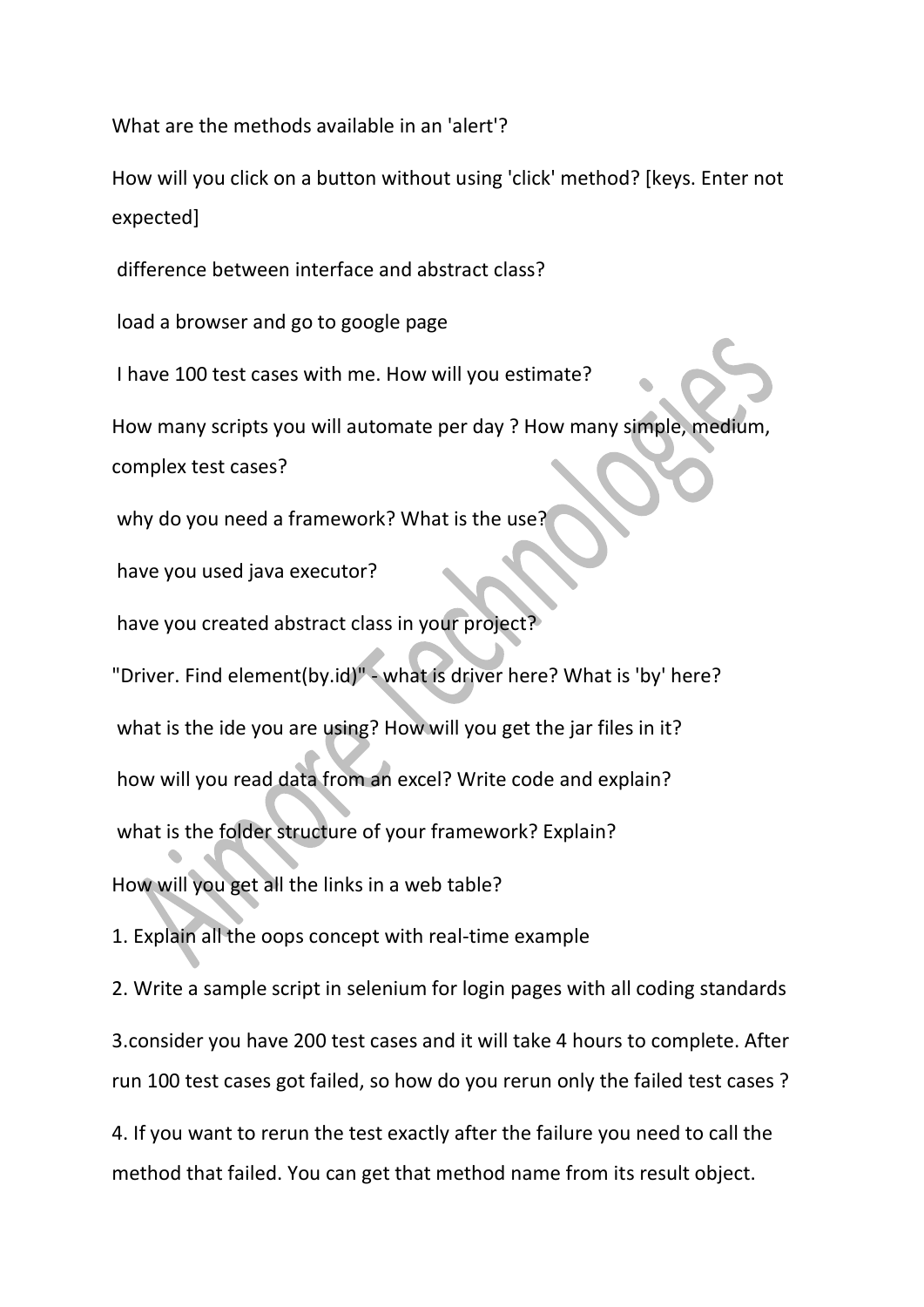5. If you want to rerun all the failed test cases together, then you can give the testng-failed.xml as input xml after the first execution

1. Can you design a framework from scratch?

2. Given an application with 100-200 teat cases and it is stable, what all would you consider for designing a framework and how would you start.

3. Explain your framework structure

4. How will you initiate your reports? (I told him about one line that we use to initialize extent reports). Is this one line enough to initiate the reports?

5. Draw a block diagram of how tour framework looks like. (He then said no need as I was again going like framework folder structure)

6. How are your data sheets? In excel or any other format?

7. I have an excel data sheet with certain number of rows and columns. Can you write a code to read data from that and store it into any collection? (I used array list)

8. Why do you use list here? Why not anything else? Why not hash map?

9. If there are two elements in a web page (they have unique identifiers for themselves), one of them is underlined and other one is not. How will you identify the one that is underlined.

10. If I have a web page, when I click on a link in d web page, another page opens in a new window. Inside that window there is a frame that has another frame within it. Tell me the steps to get the text of an element inside the second frame (starting from first window)

11. What if I have to close the second window?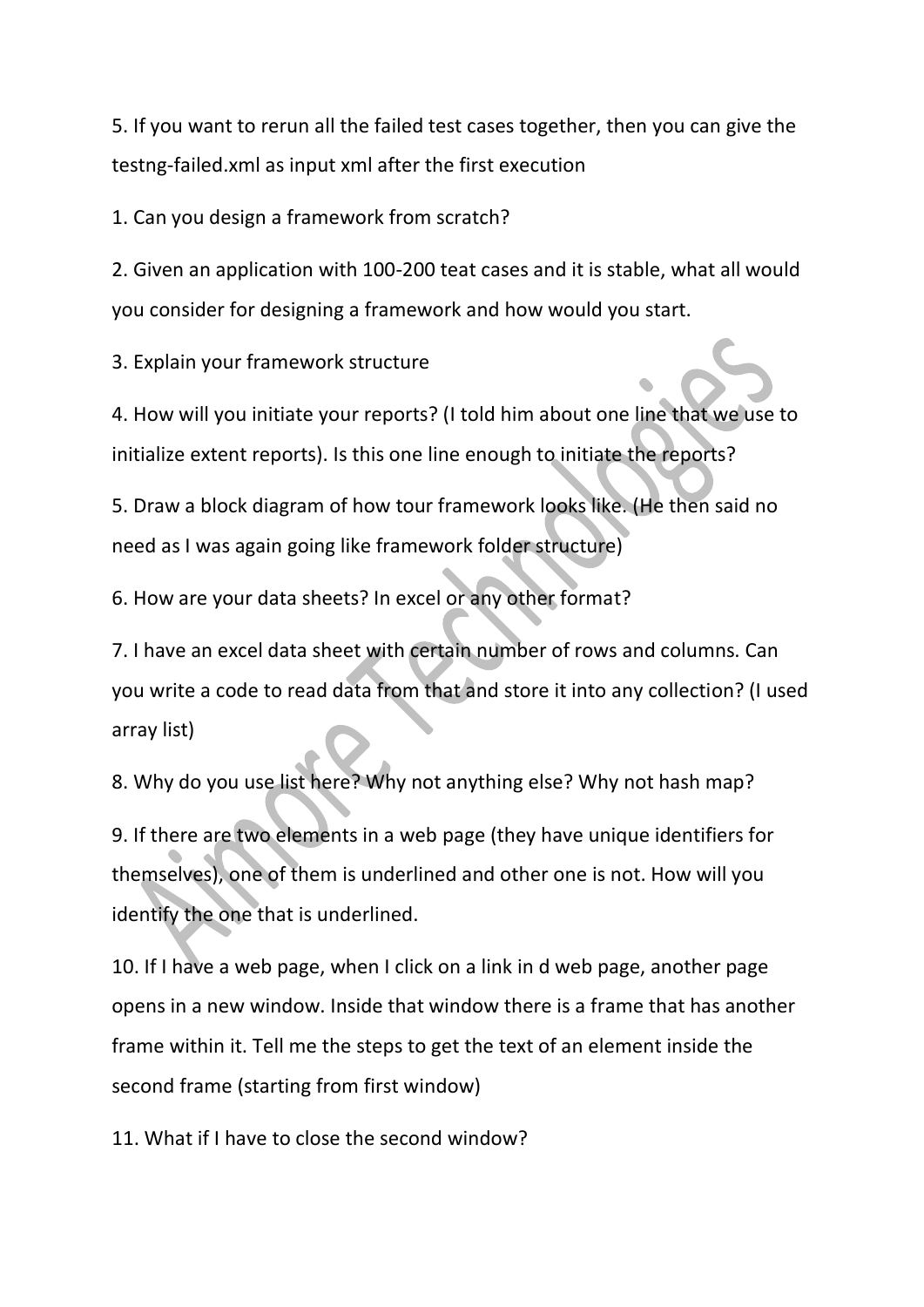12. What is the difference between quit and close?

13. If I have any manually opened browsers, will quit close them?

14. Do you know the evolution of selenium? From selenium rc? Do you know selenium rc backed web driver concepts?

15. Why do you use maven? Have you worked with continuous integration?

16. When you give dependencies in the pom.xml, will maven check for the desired dependencies with your local system or with the internet?

17. What is pom? (Page object model). What is the difference between pom and the normal project models?

18. I have a home page, search page and results page. Do I need to create objects for each page to access the elements of the page?

19. If I'm not creating object for the search page how will I be able to access the elements of that page?

20. If my home page is not available, will I be able to move to the further pages?

21. What are the exceptions that you have come across?

22. How do you handle those exceptions?

23. Suppose in a page, when I click on a link, an alert might appear asking it to wait... Or it may not appear in some cases. How will you handle this situation?

24. Reverse the string cognizant without using reverse method()

25. Cognizant

1) find the length of the string (length)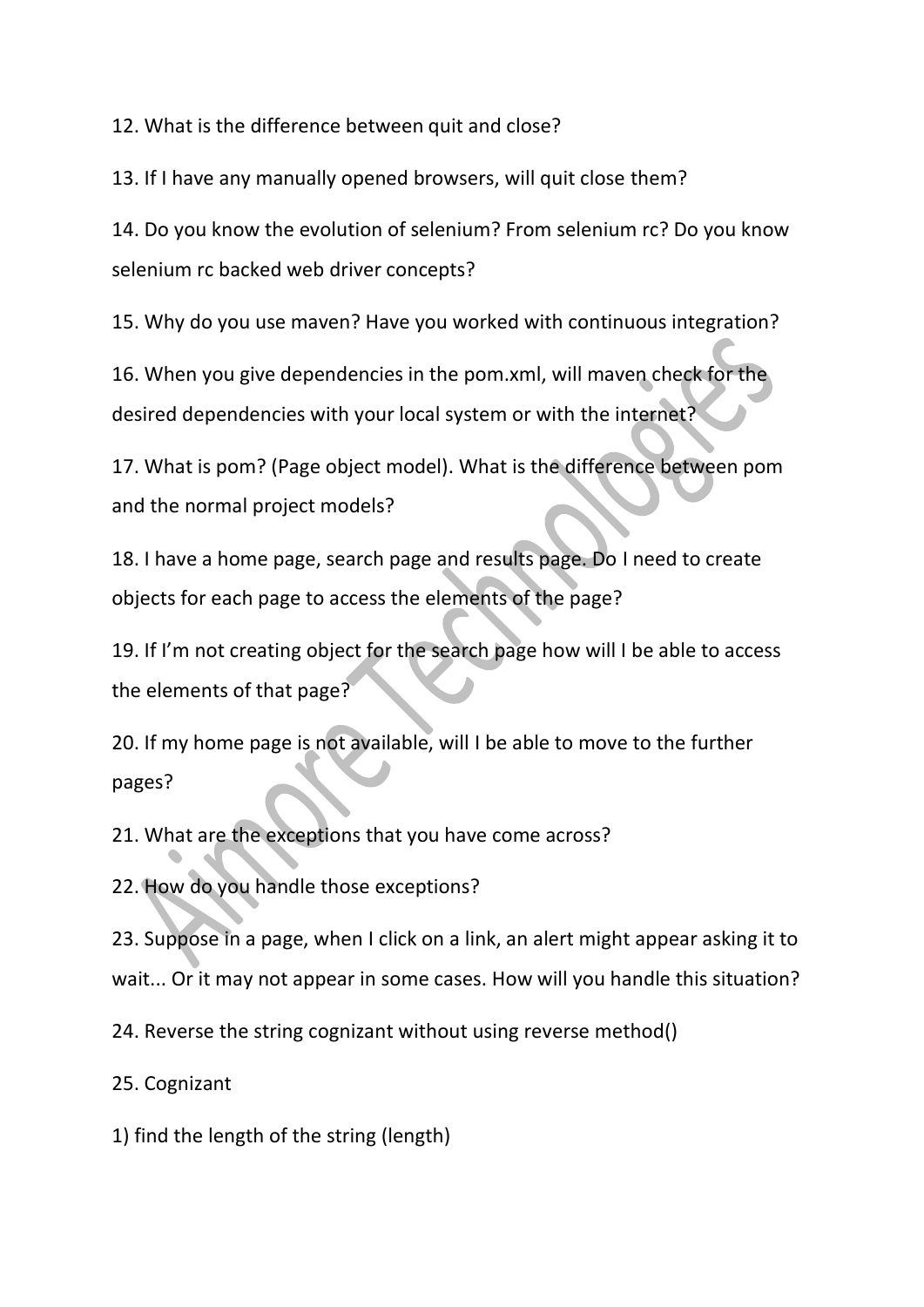2) loop from length - 1 to 0 (for length-1 0)

3) get the character of the position - one at a time: right -> left (charat(i)

4) concentrate the character (+ / concat)

5) print

26. Find out the most repeating character in the string cognizant

27. Find out the least repeating character in the string cognizant

28. Print diamond in the console

- \*
- \* \* \*
- \* \* \* \*
- \* \* \*
- \*

29. Find the position of 2nd last character 'c' in the string "cognizant India development centre"

30. Write a java program to replace aeiou (with 1,2,3,4,5) in the given string "photon info tech"

1.tell me about the framework used in your project

2.how to read data from excel ?

3.how to handle multiple windows ?

4.testng annotations and arrange their structure

5.how to ignore test cases?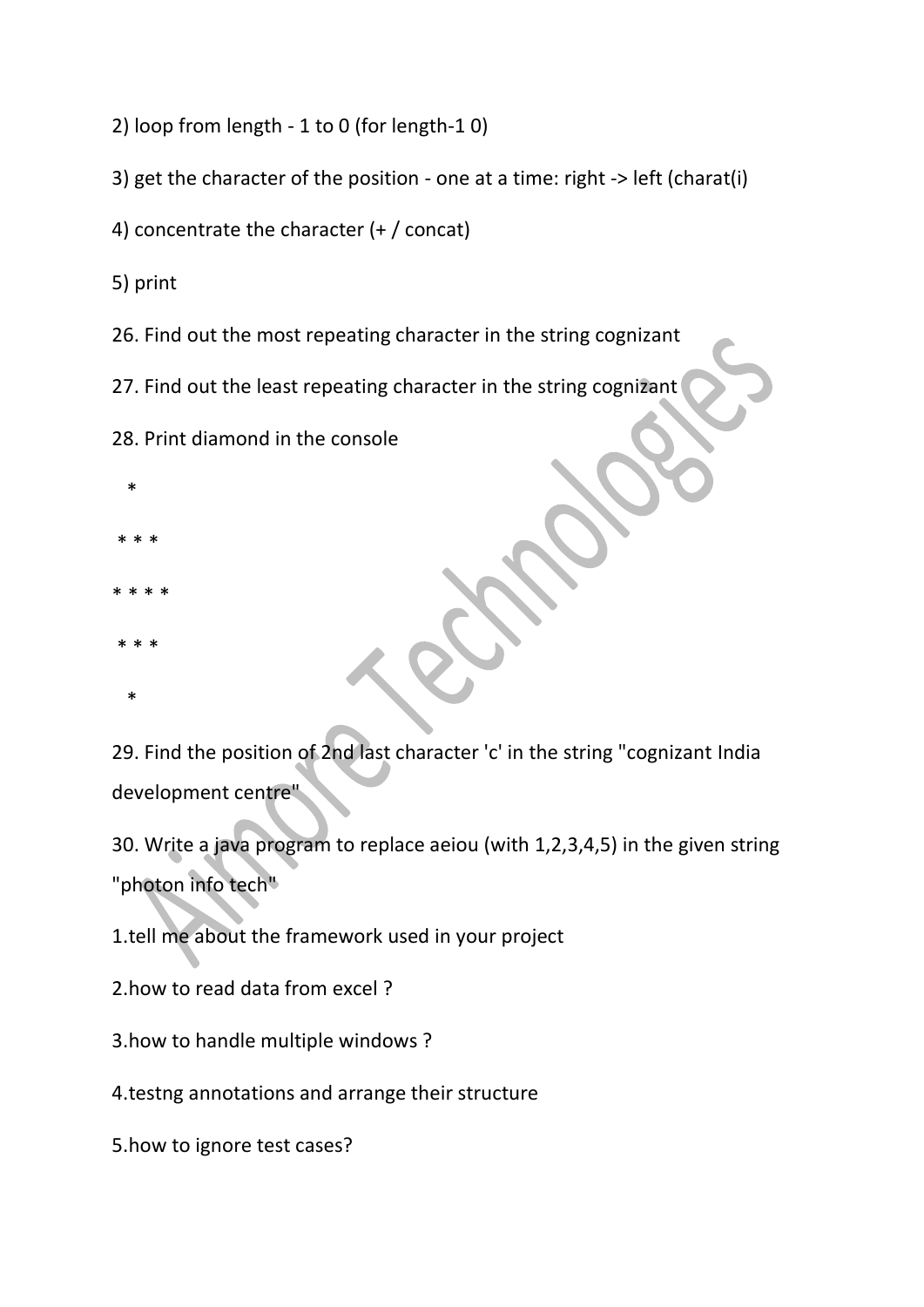Java questions:

1.whether interface can have constructor ? Explanation reqd

2.how to access private data members from outside the class ?

3. Difference between hashmap and table ?

1) the interviewer asked how strong in selenium and java to rate myself from 0(least) to 5(strong), I answered selenium as 4 and java as 2.5/3.

2) difference between find elements and find element ? What is the error occurring if the locator is missing on both will it give error / null / exception for both

3) difference between array list and linked list?

4) what is maven? How we use maven in eclipse and where, what is the syntax in pom.xml? They are expecting the exact tag names in pom.xml.

5) what is testNG how we integrate testNG with selenium and how it is linked in pom.xml every time?

6) they given web table like below and asked the xpath relationship between them,

<tbody>

<tr>

```
<br><math>1</math> <math>z</math>
```
 $<$ td> 2 $<$ /td>

<tr>

<tr>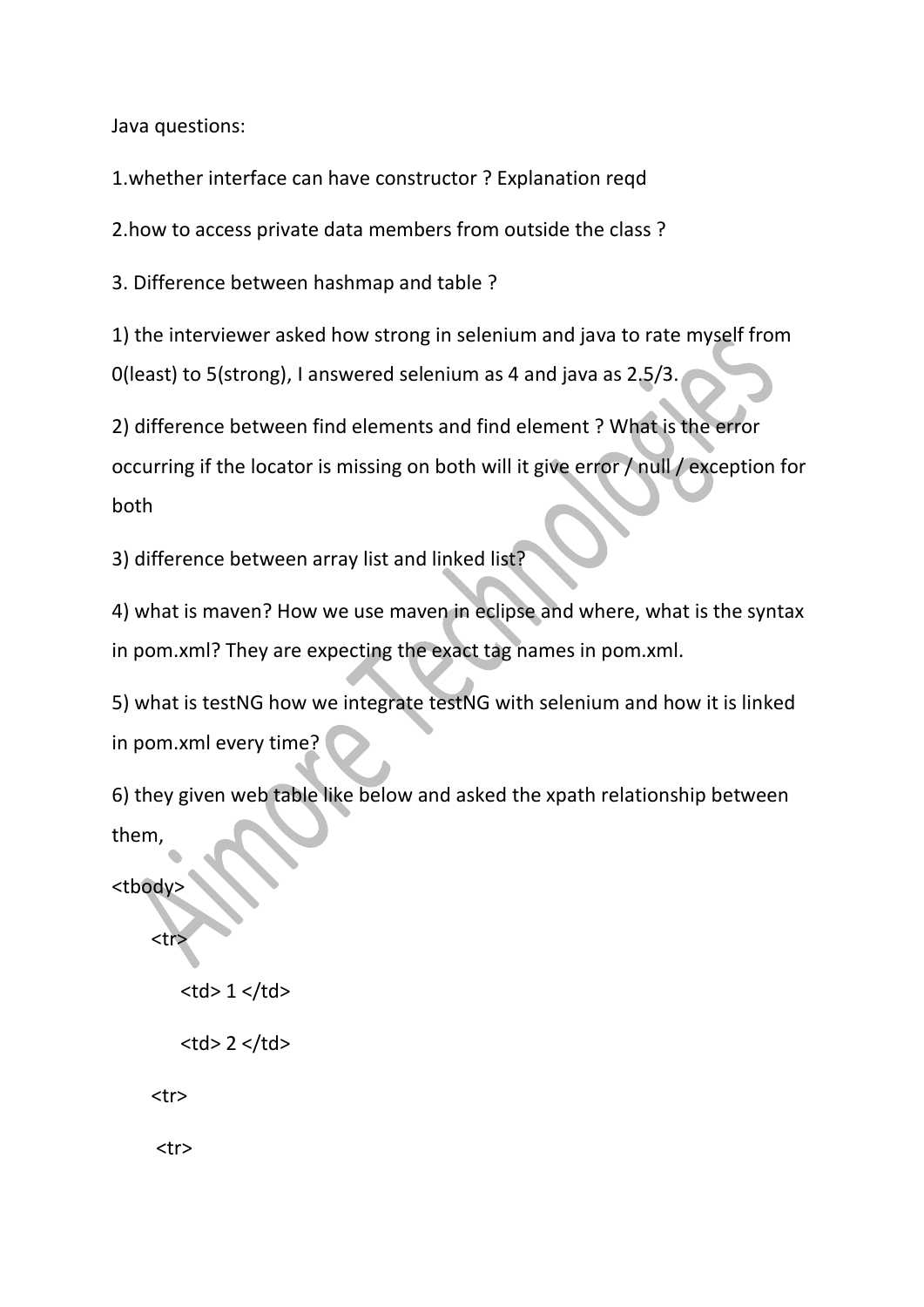## $$3$   $>$$

## </tbody>

"In the above code tells me what is the relationship between 1st <td> with <tr>, what is the relationship between 1st <td> with <tbody> and

What is the relationship between the 1st <td> and 2nd <td> in xpath? - mainly they are expecting the terms used to call like siblings, predecessor / parent and ancestor...."

"7) why array list is faster than linked list? Since both are locating the index what is the difference? Only these 7 questions they asked me...

Other questions asked for other candidates are as follows"

1) what is page object model project structure? And benefits over other frameworks?

2) what is testNG and give the annotations in order and parameters passed in order? He asked me 2 more questions related to testNG to me such as

8) what is the parameter to be used to execute the testcases repeatedly, and for thread count, thread pool size, max instance etc?

9) difference between depends on group and depends on method?

10) difference between priority and depends on methods with e.g.

11) if we give parameter as both priority=0 and depend son method=method1which will be executed 1st?

3) given as scenario such as the web page with personal information and a submit button given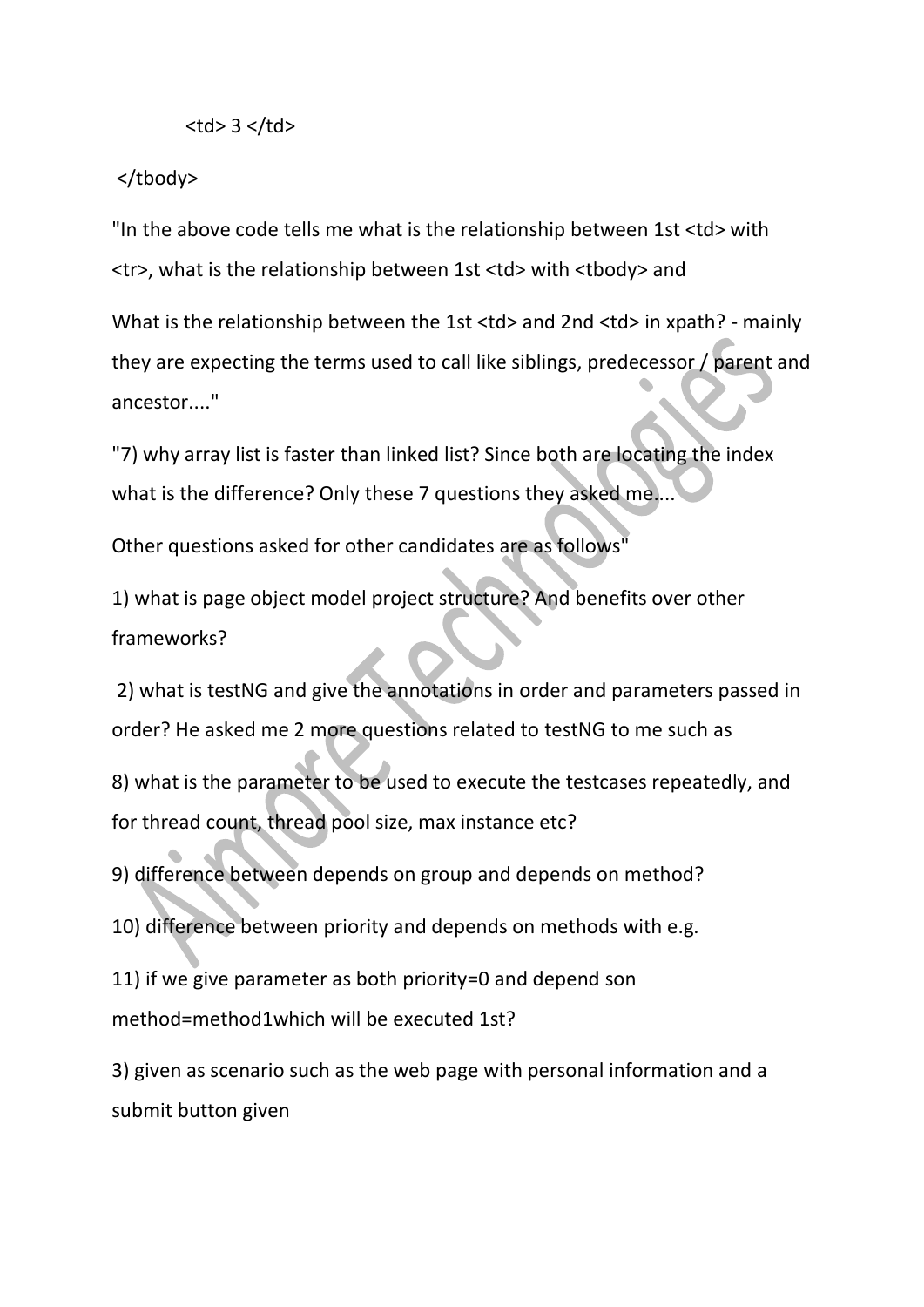"Click on the submit button -> opens the new webpage in that we will see a button ""sign in"" and once clicked the username and password label

And text box displays and give credentials and click on login button our name displays on the same screen on top left corner -

Verify the text displaying in the position and navigate to the parent screen. In this webpage the close button / any other exit is not available.

how will you navigate back to its parent window after verifying?

In xpath if there are no locators and no names or values present....write your own relative xpath ?

1.interviewer wrote testNG annotations in a paper and asked me the order it works

2.if @ test us removed what is the exception we get

3.what is pom in maven what is snapshot in pom.

4.difference between find element and elements

5.how to get the value of the underlined text inside the frame

6.do you know about maven and Jenkins? Why we use maven

7.write a code to read data from excel using data provider

8.what is setting .xml in maven

9.how does testNG works with maven group id and version in pom

10.what is artifact id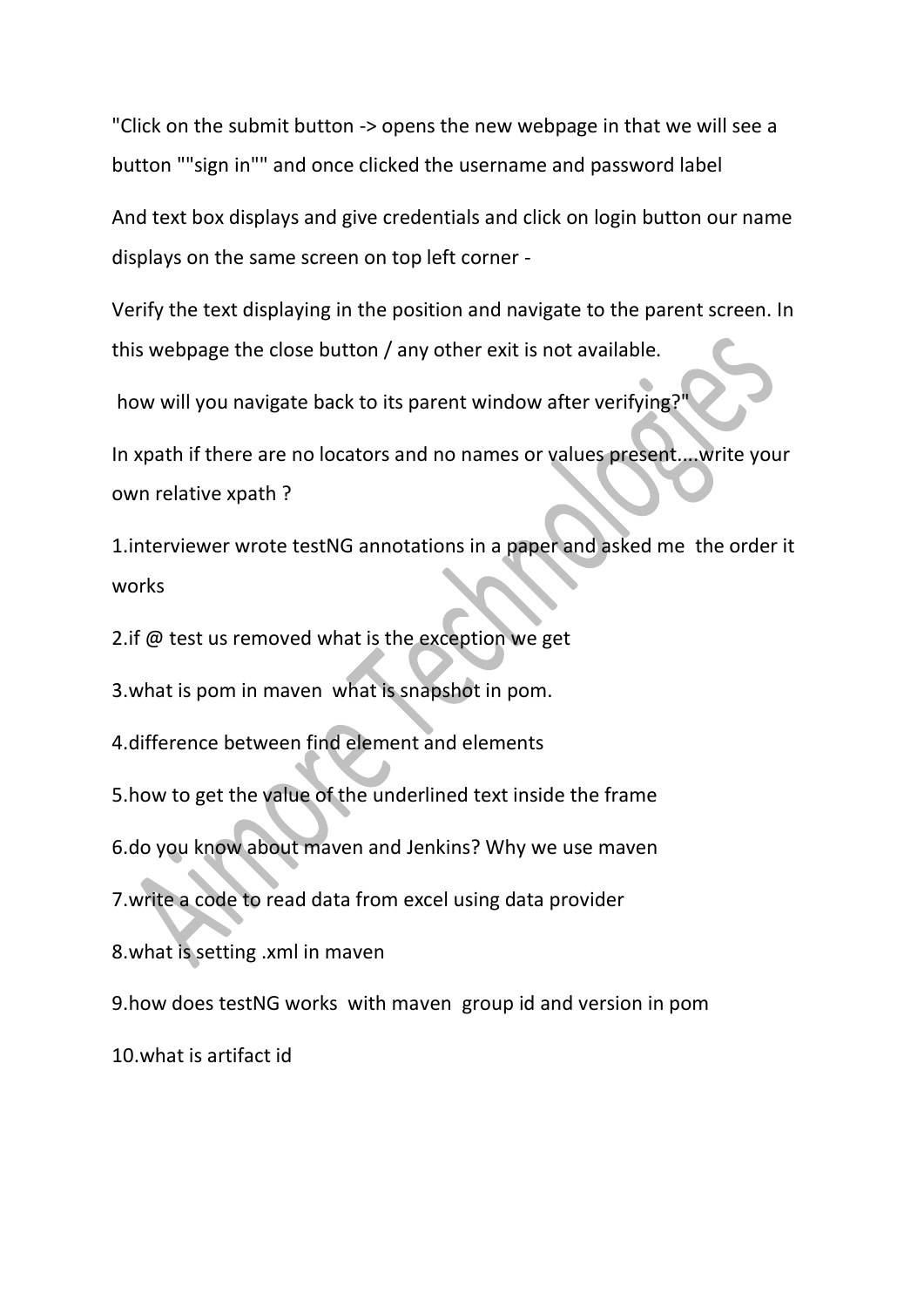Qns asked in cts today :

Tech round 1

Tell about Ur prj

java - qns related to static, final, abstract, interface , exception handling

Selenium - frame handling, window handling, excel read write

Tech round 2

How you implemented automation in your project?

Explain your framework in detail

What difficulties faced and how you overcame them

How u did report of results

Round 3 - hr

Very general questions like talk about yourself, why you want to quit your current company, why you want to join cts etc

On the whole, nothing was asked outside of what we learnt in these 2 months

(၁၁

1) find the length of the string (length)

2) loop from length - 1 to 0 (for length-1 0)

3) get the character of the position - one at a time: right -> left (charat(i)

4) concentrate the character (+ / concat)

5) print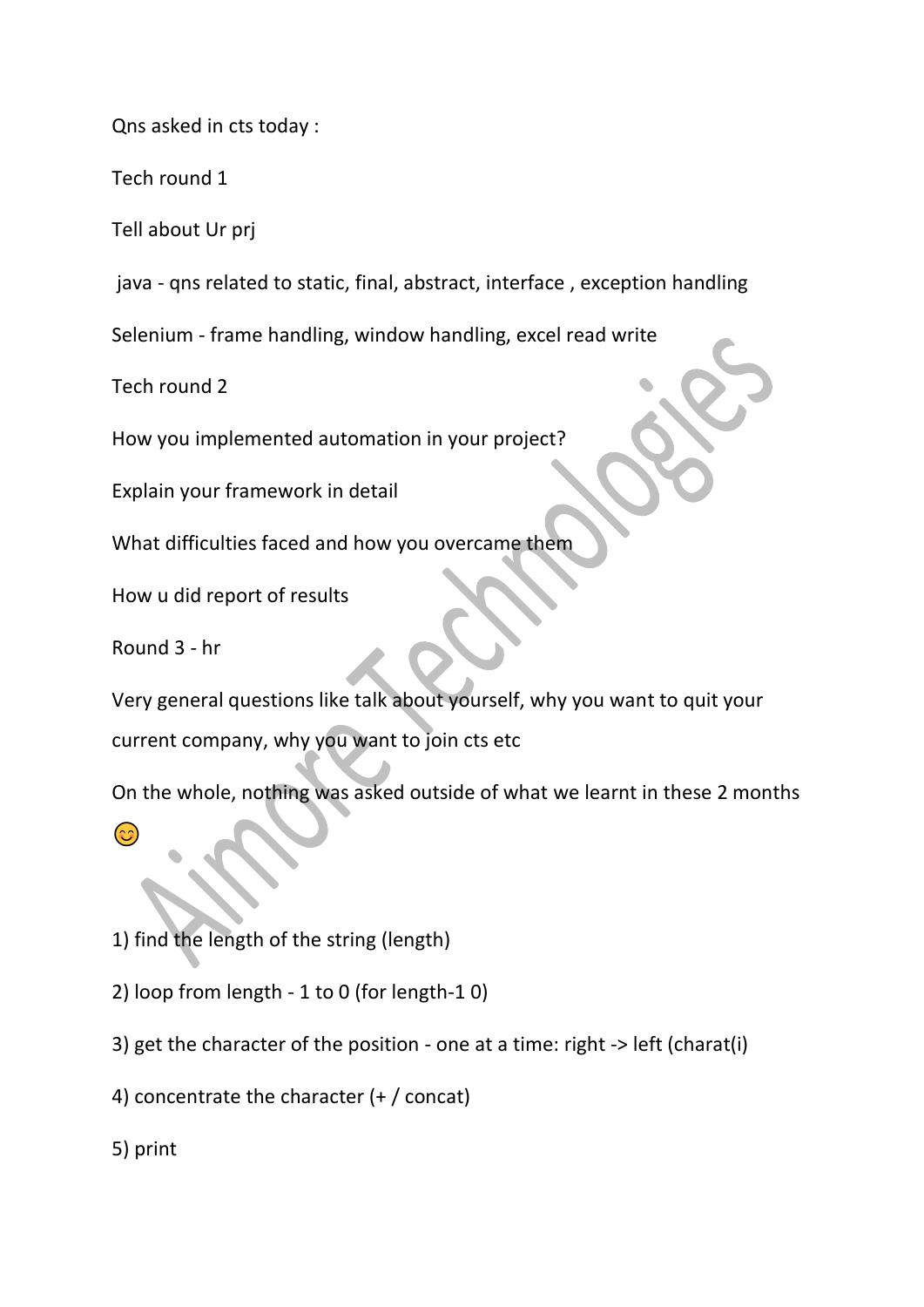- 2. Find out the most repeating character in the string cognizant
- 3. Find out the least repeating character in the string cognizant
- 4. Print diamond in the console
- \*
- \*

\*

- \*
- 5. Find the position of 2nd last character 'c' in the string "cognizant India development centre"
- 6. Write a java program to replace aeiou (with 1,2,3,4,5) in the given string "photon info tech"
- 1. What is implicit wait and explicit wait?
- 2. Asked to write code to launch google page
- 3. Asked to write syntax for relative xpath
- 4. Asked to write xpath for visible text
- 5. How to achieve data driven framework ?
- 6. What is pom?
- 7. What is testNG ?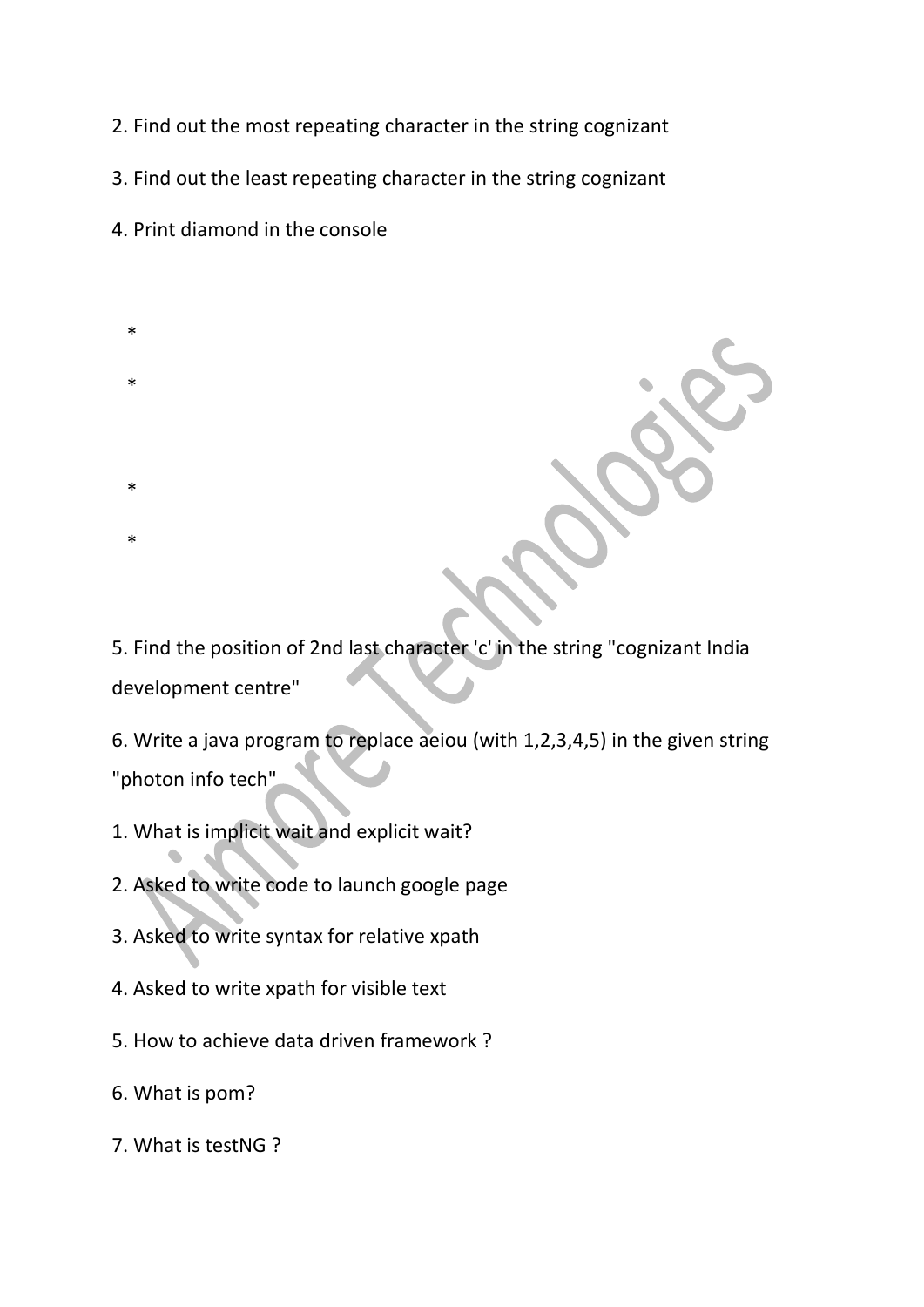8. Difference between @beforetest and @beforemethod

- 9. What is collection? List and set
- 10. Desired capabilities

11. There are 100 rows (i.e., <tr> tags) and each row has three test data ( <td> id</td>

<td>name</td>

<td>dept</td>

Here 20 rows have duplicate values for name value. How do you check it?

- 13. Difference between list and set
- 14. Interface
- 15. Difference between abstract class and interface
- 16. Why multiple inheritance not achieved by class?
- 17. Explain about your framework
- 18. Group execution

Technical round 2:

- 1. Explain about framework
- 2. How data driven is achieved?
- 3. What is class and package?
- 4.list few packages which you have used in selenium
- 5. What is class and object?
- 6. Can static variables /methods be override?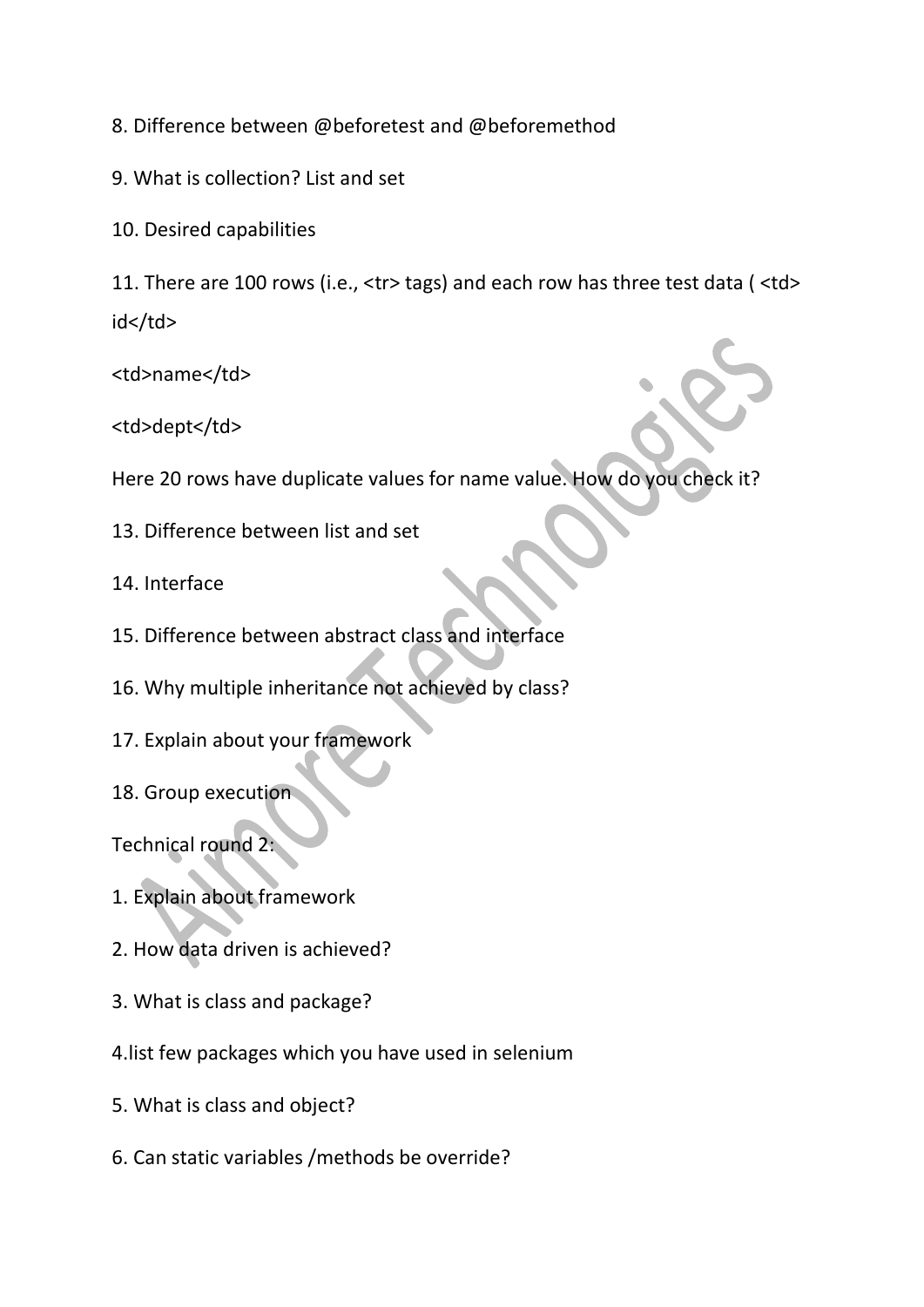7. Few questions on my project

Questions that I have faced today in cts:

Round1:

1) tell abt yourself!!

2) rate yourself in java and selenium out of 5

3) tell abt your project architecture

4) design pattern of your project for a login page.

5) write a wrapper method for click function which should work for both string and a web element

6) what is object repository

7) suppose a list of 10 data with a common id=xyz, get text of all the web elements and print it.

8) continuation of above, I want only the 5th element and check whether it is string or not

9) what are different locators you have used in your project?

10) what is the relative xpath? And how many types of xpath are there??

11) what is annotation in testNG

12) how many annotations are there in testNG

13) if in a class extends super class there are four methods suppose

@test {sysout ("1")}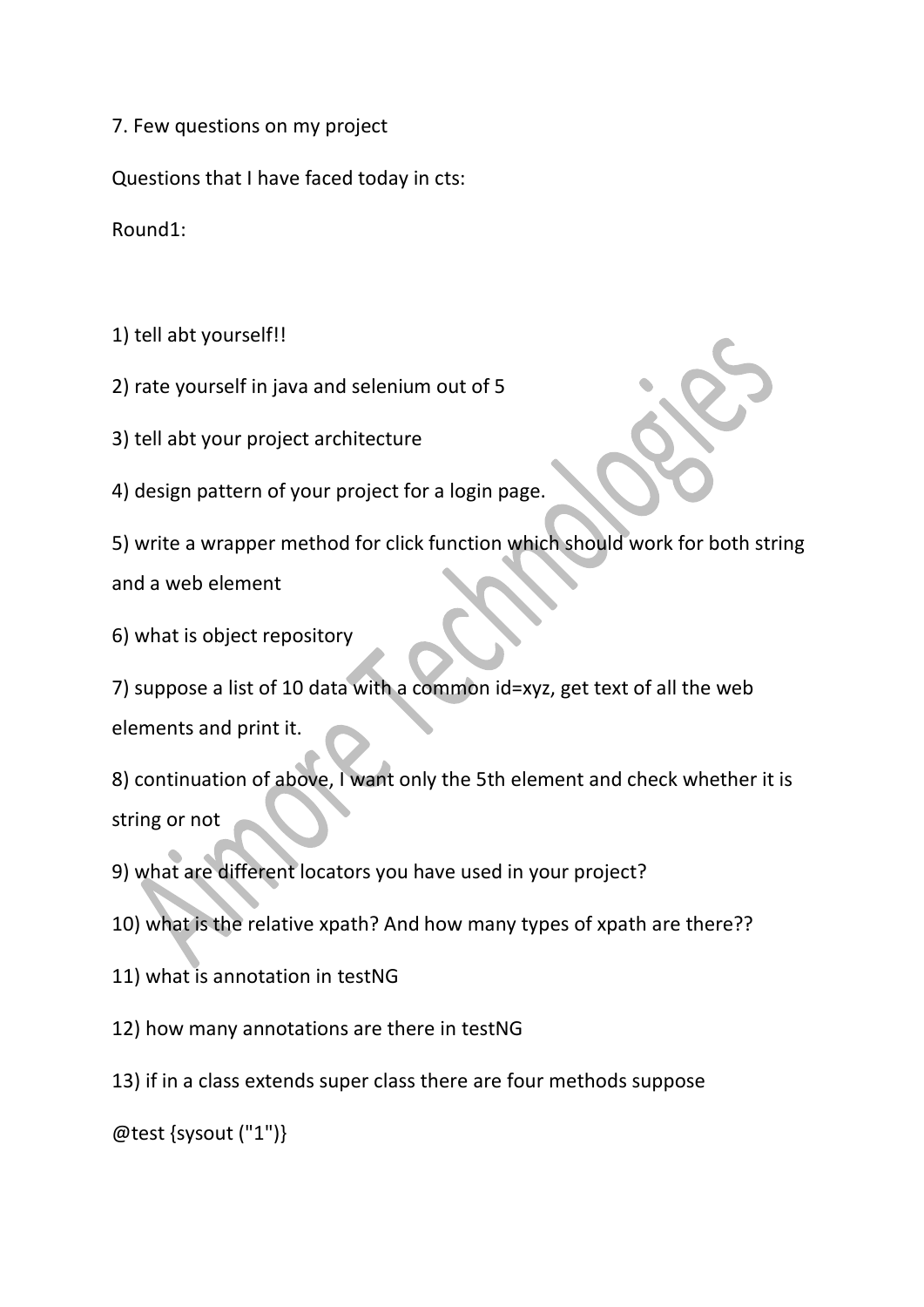@test {sysout ("2")}

@test {sysout ("3")}

@test {sysout ("4")}

And in super class

@before method {sysout("bm")}

@before test{sysout("bt")}

@before class {sysout("bc")}

@before suite{sysout("bs")}

What will be the output of the abov

14) what is grid and tell the implementation

15) how jenkins will be useful

16) explain keyword driven model?

17) what is maven? How you have implemented in ur project?

18) in testNG how xml works??

19) how u ll run a suite level in xml?

20) what is an exception??

For this below code

If(findelementbyid("xxx").is displayed)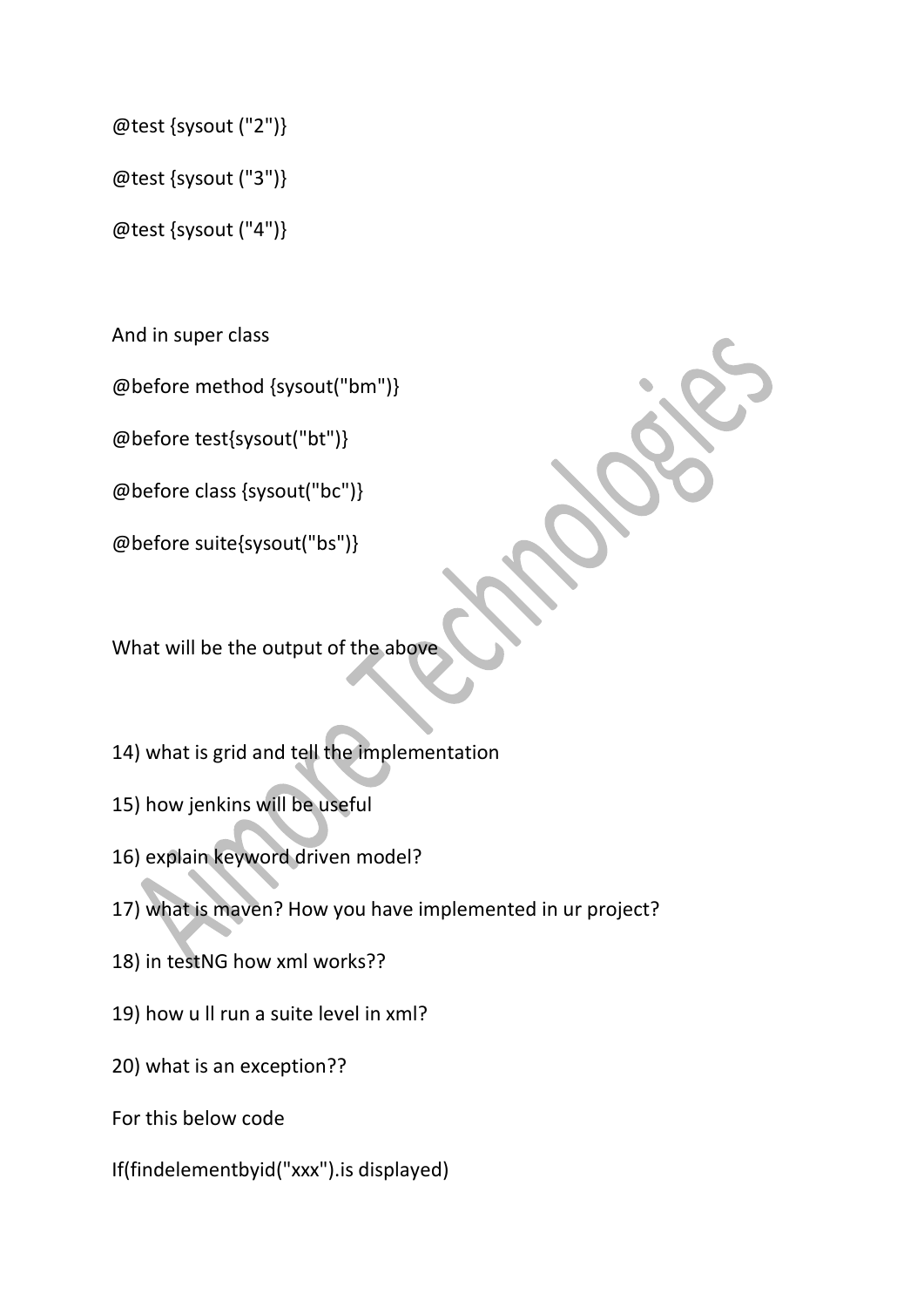{

Sysout("true");

}

```
Else {sysout("false")};
```
What will happen in the above code??

21) what will happen if web element not found in the above code?

22) when the exception will come in the above code? And when else block will

be executed?

23) what are the exceptions you faced in project? And try catch

24) what is soap ui and service testing

25) where you executed sql in Ur project

26) what is function overloading and function overriding

27) what kind of role you want, coming executing two three test cases and going home or taking up new challenges and completing them??

28) do you know at mobile automation?

Round 2:

1)give brief intro abt yourself??

2) how you have implemented your project in testNG annotations!!

3) tell me how you have implemented maven projects and importance?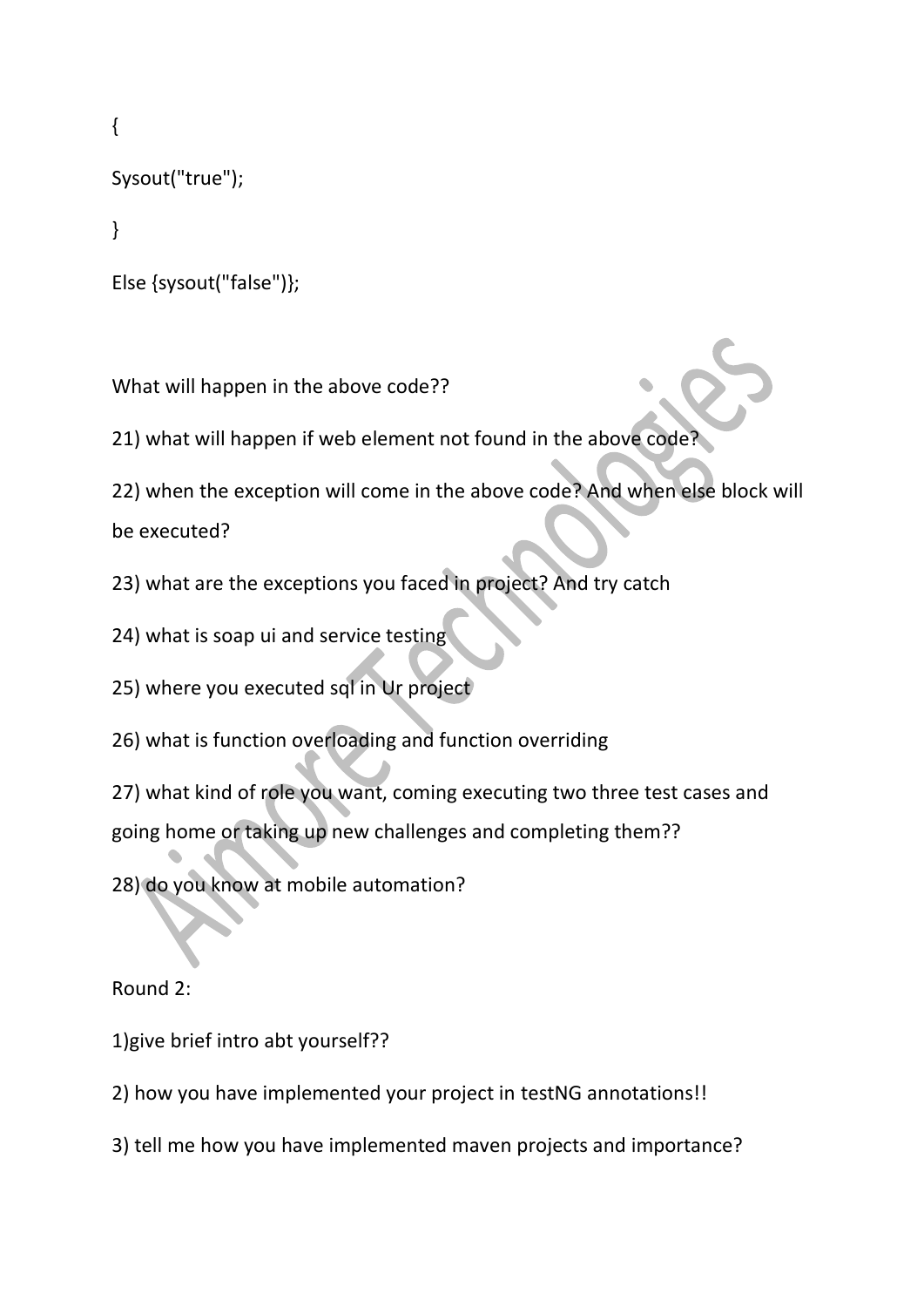4) tell me abt Jenkins and implementation

5) tell abt wrapper classes and page object model how you implemented in methods

6) how you ll implement testNG in the page object model

7) where reports will store in pom

8) what is soap ui tool and soap ui pro tool?

9) tell me the implementation of the hub and node in grid, why we should go for the grid.

10) do you know abt mobile automation??

Hr round:

Why you wanted to switch the company

Experience and relevant experience?

And package discussion!!

Cts questions which I faced:

Round 1:

1. Tell me about yourself. Relevant automation experience.

2. Have you used ide? What is ide? What is the use of ide.

3. Can you run your complete suite in ide.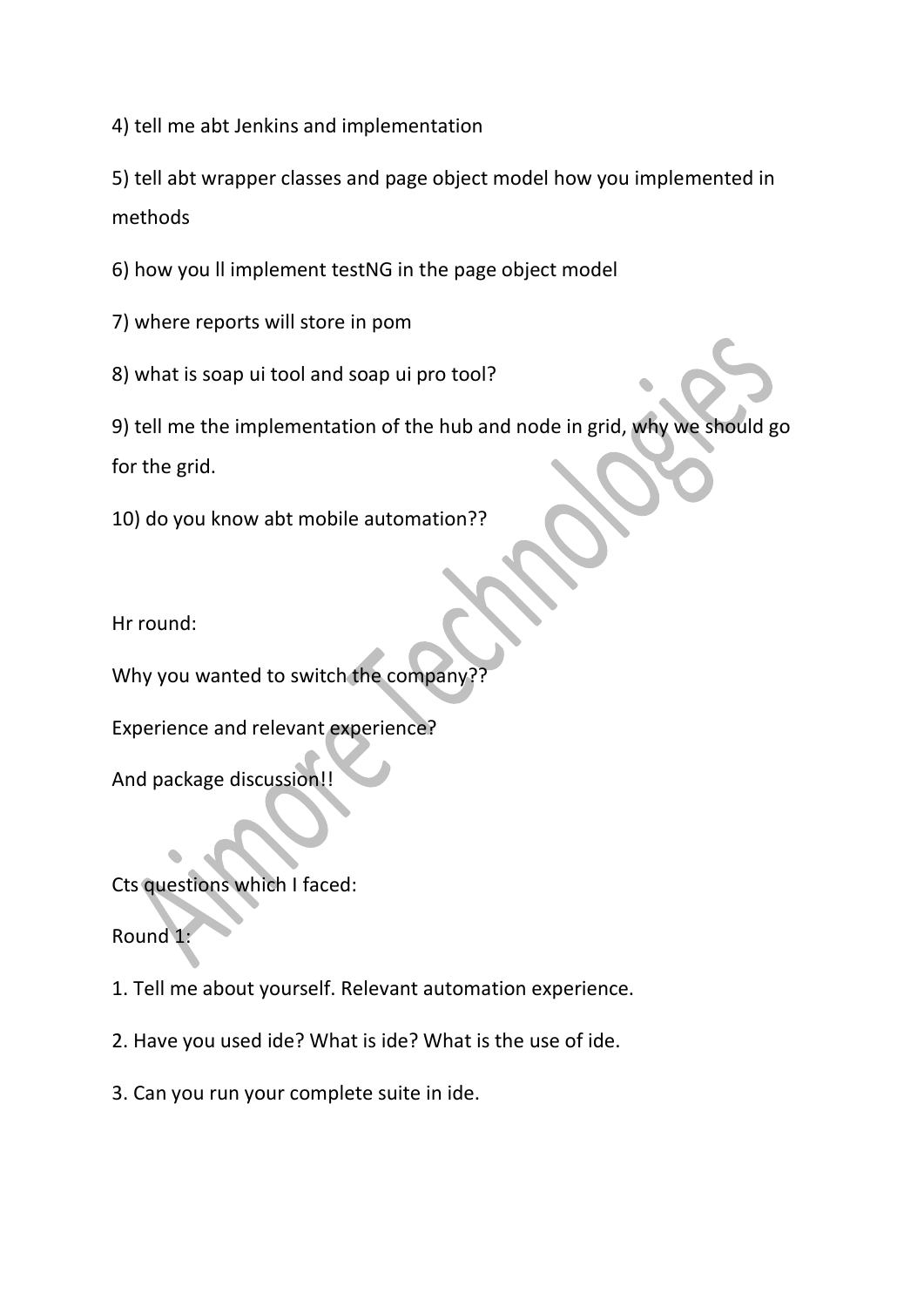4. Can you use chrome driver reference directly in your script ? Will it work? this I answered how we used to do at test leaf. But said like we need to add chrome server reference something I was not sure.

5. What is maven. Why maven?

6.structure of pom.xml

7. In pom.xml I want to parameterize version how do you do that?

8. What is sure-fire? Why do we need it?

9. Pom model?

- 10. Constructors. Why do we need constructors? What's the use of it?
- 11. List a few web driver constructors?
- 12. Constructors with parameters?
- 14. About Jenkins
- 15. Overloading, overriding

16. There are 3 environments. Each has a text box with different label names to enter, but all locators and properties are same for all three. How to give input correctly for each text box and when you get an exception how to handle - code and show with try catch

17. TestNG xml is in one ip address. I want run in other 3 different machines with different ips how?

18. Tell some exceptions that you have faced.

19. What is stale element exception

20. Static and final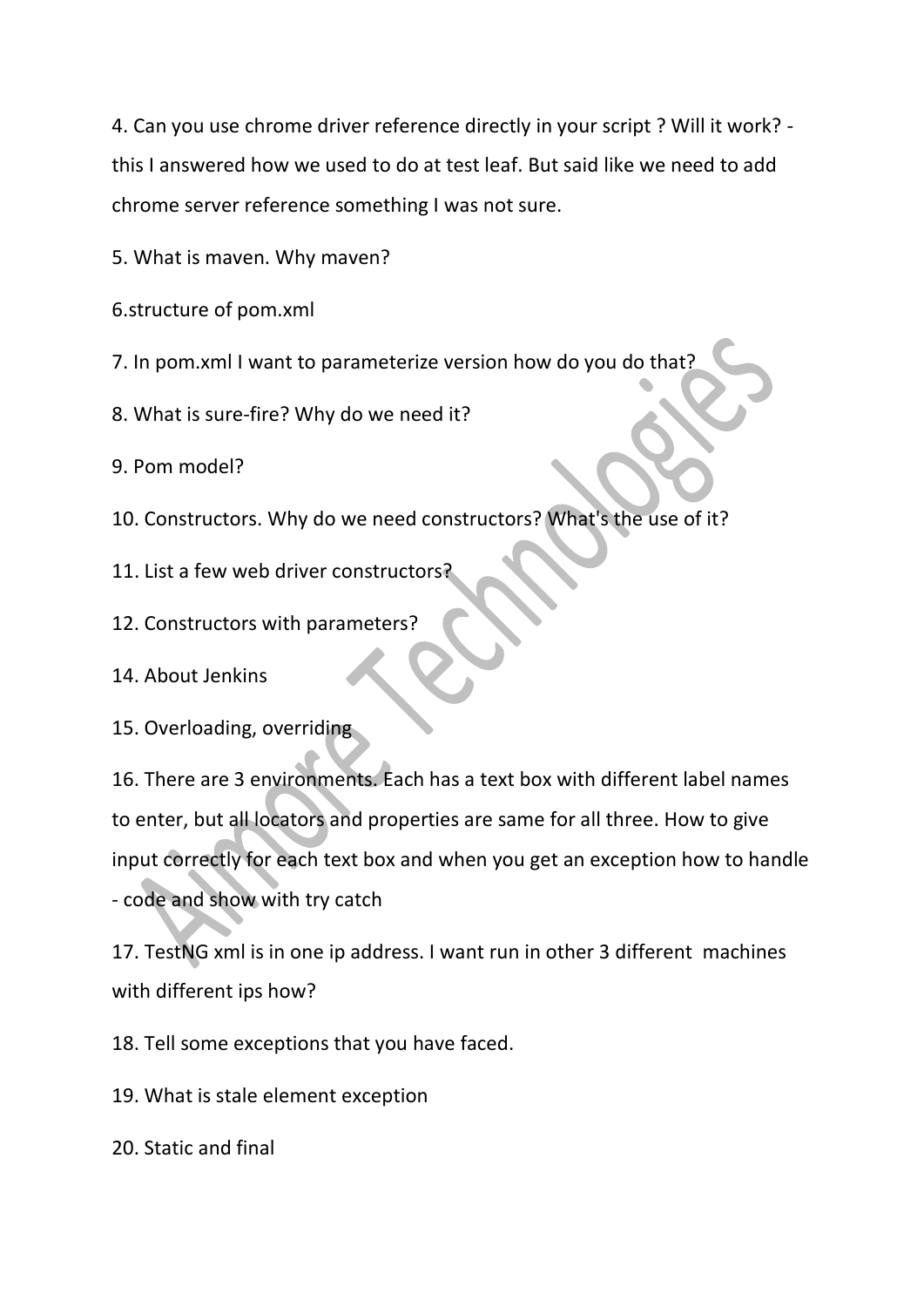21. For final he asked to write code and asked me the out our when I change the final value and what exception will it throw?

22.some more have and selenium on the go while answering.

Round:2

1.windows, pop ups

2.upload file

3.pom model

4.if locators keep changing how do your mange?

5.some array related questions.

Round3:

1.challenges faced

2.their current project challenge and if I have a solution

3.about object. Properties

4. About git

5. About agile model

And some general discussion

1.use of get and set method in java

2.what is hash table

3.what is hash set

4.how to connect to db. write code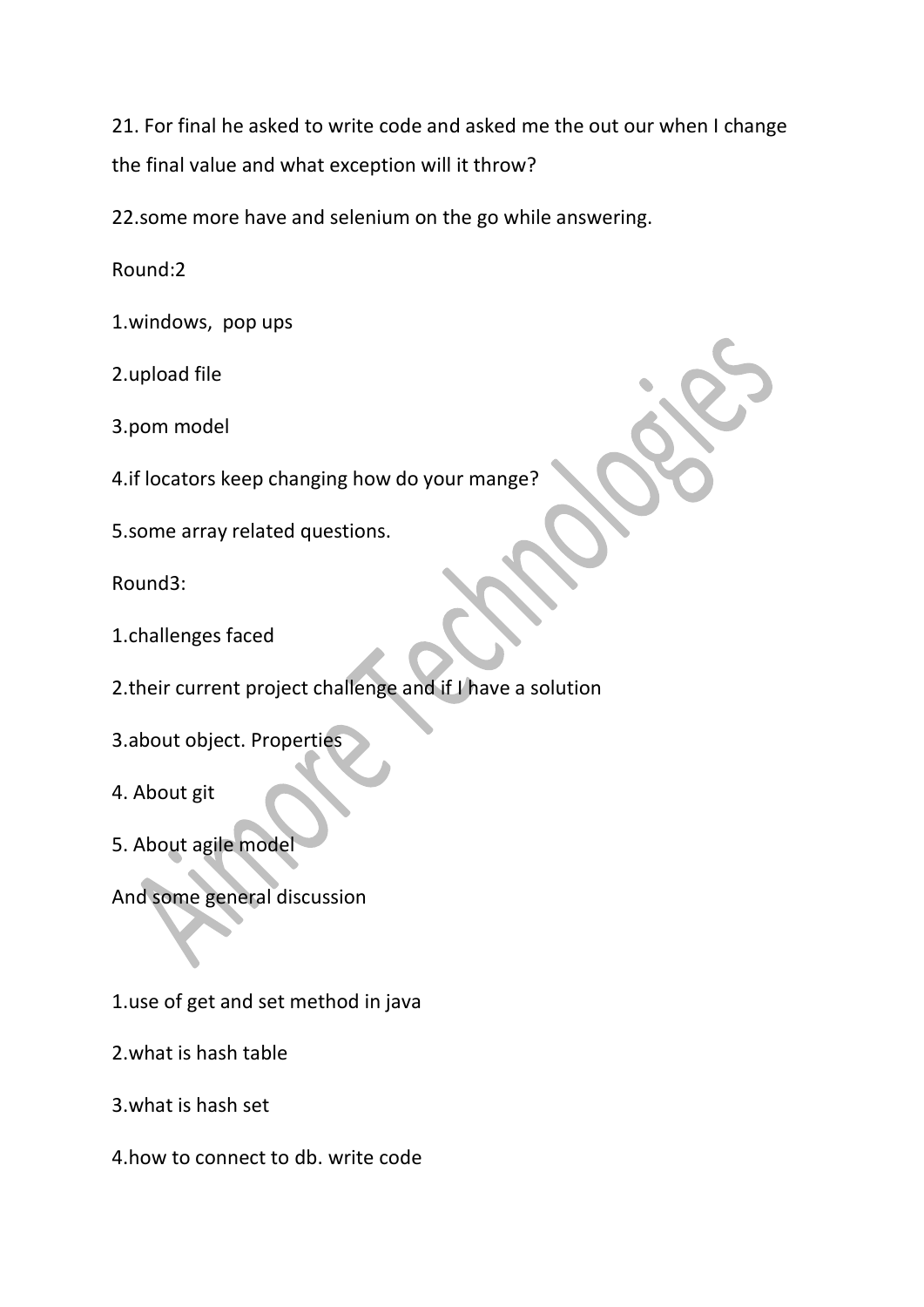5.how to get a unique id from the string "id:9864 ".say multiple ways

6.what is interface

7.what is inheritance

8.what is abstract class

9.how to insert a data into an array

10.how to move to the tag which has no attributes. Write 2 ways

11.what is the framework used in your project

12.what are the different annotation used in testNG. explain in detail

13.explain the usage of Jenkins

14.how to move to the second value in dropdown without using any of the select command and click.

15.if the default select is in the last value of the dropdown and then how to use the action class.

16.write code for the below scenario

In the first page on click of ok button it navigates to a frame and it is not a window .on that we have to select the first radio button and click next .this opens up another frame with same properties.do the same process again and after that it moves the next window on clicking next.

17.difference between throws and throw.

18.how to use regular expression

19.how to connect to excel

20.what is grid and explain in detail. How you used in your project.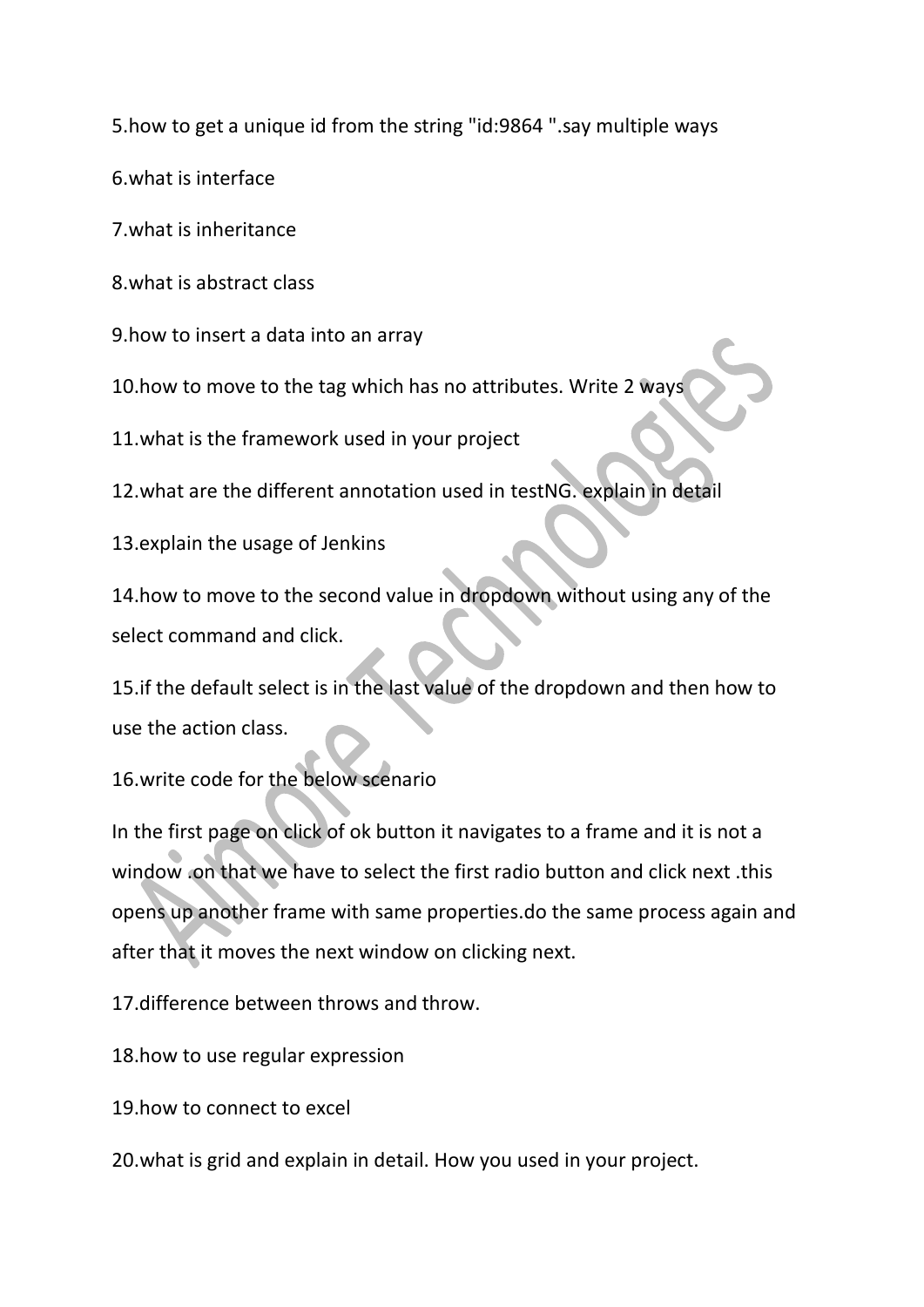- 1. What is the difference between selenium and qtp
- 2. What you meant by implicit wait
- 3. How many waits are there in selenium
- 4. What is the difference between implicit wait and explicit wait
- 5. How will you find elements
- 6. Write line of code for elements
- 7. In web page there is an element you don't know whether it appears or not.

Now how you'll find that element also you have to catch that exception.

Explain ?

- 8. What does data driven testing means
- 9. Do you aware of jdbc
- 10. How you'll connect to jdbc explain
- 11. If excel is input how will you connect to excel
- 12. What is the framework used in your project
- 13. Explain about pom
- 14. Is pom better or data driven better
- 15. What is hybrid framework
- 16. Project structure
- 17. What is object repository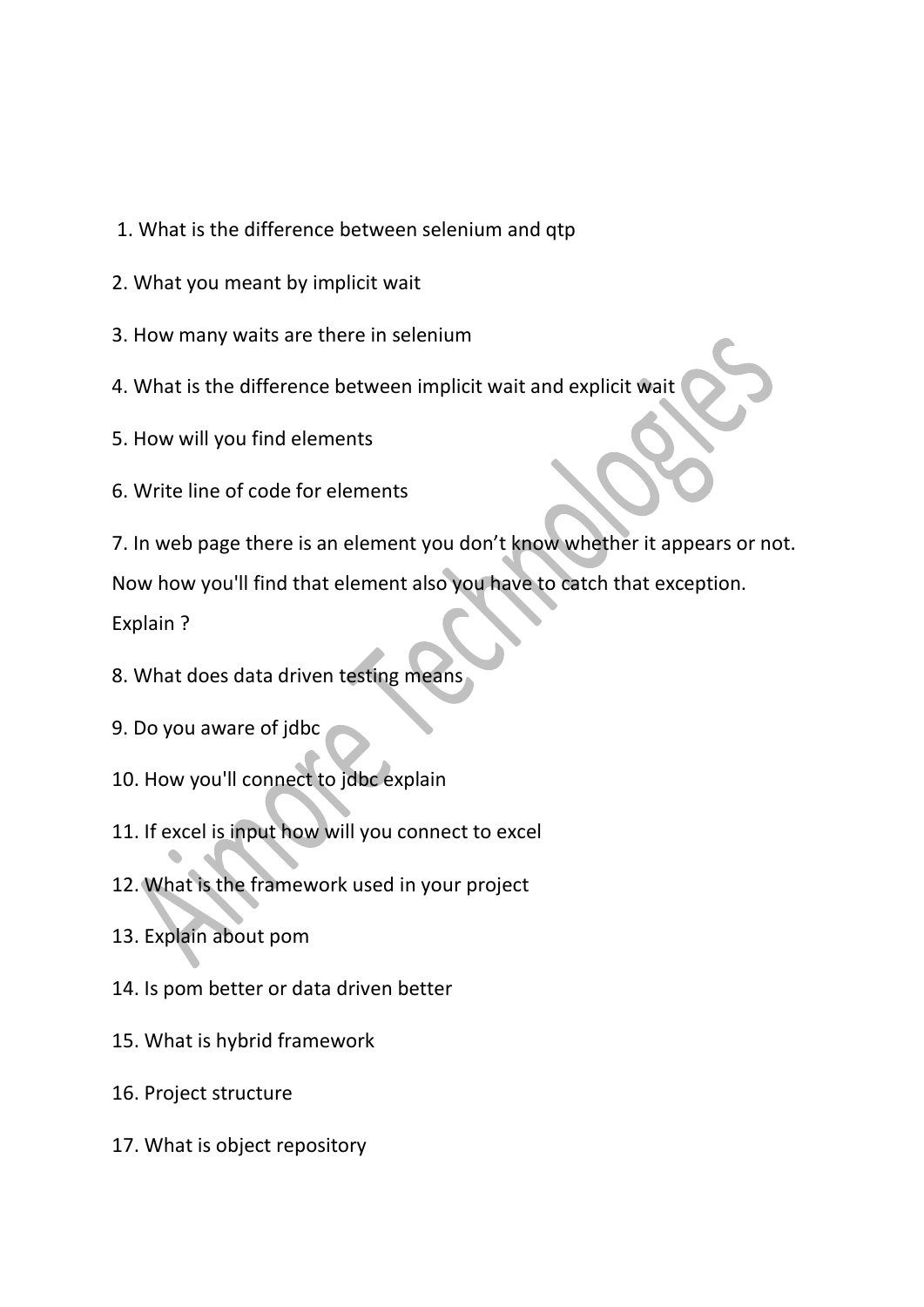18. What unit testing frame do you know

19. How you will write assert statement for comparing the difference between actual and expected login name

20. Difference between junit and testNG

21. What is sql

22. What do you know in oracle(since I said sql: structured query language and I know about oracle since it is subject in college so I learnt that)

23. How many joins that you are aware of.

24. Write select query, insert query.

25. What is constructor.

26. What is interface.

27. What is abstract class.

28. Difference between both

29. Explain about method overloading, method overriding concepts.

30. What is stlc

31. Write the life cycles of stlc

33. Scenario:

34. Do u have any agile knowledge

35. What is release backlog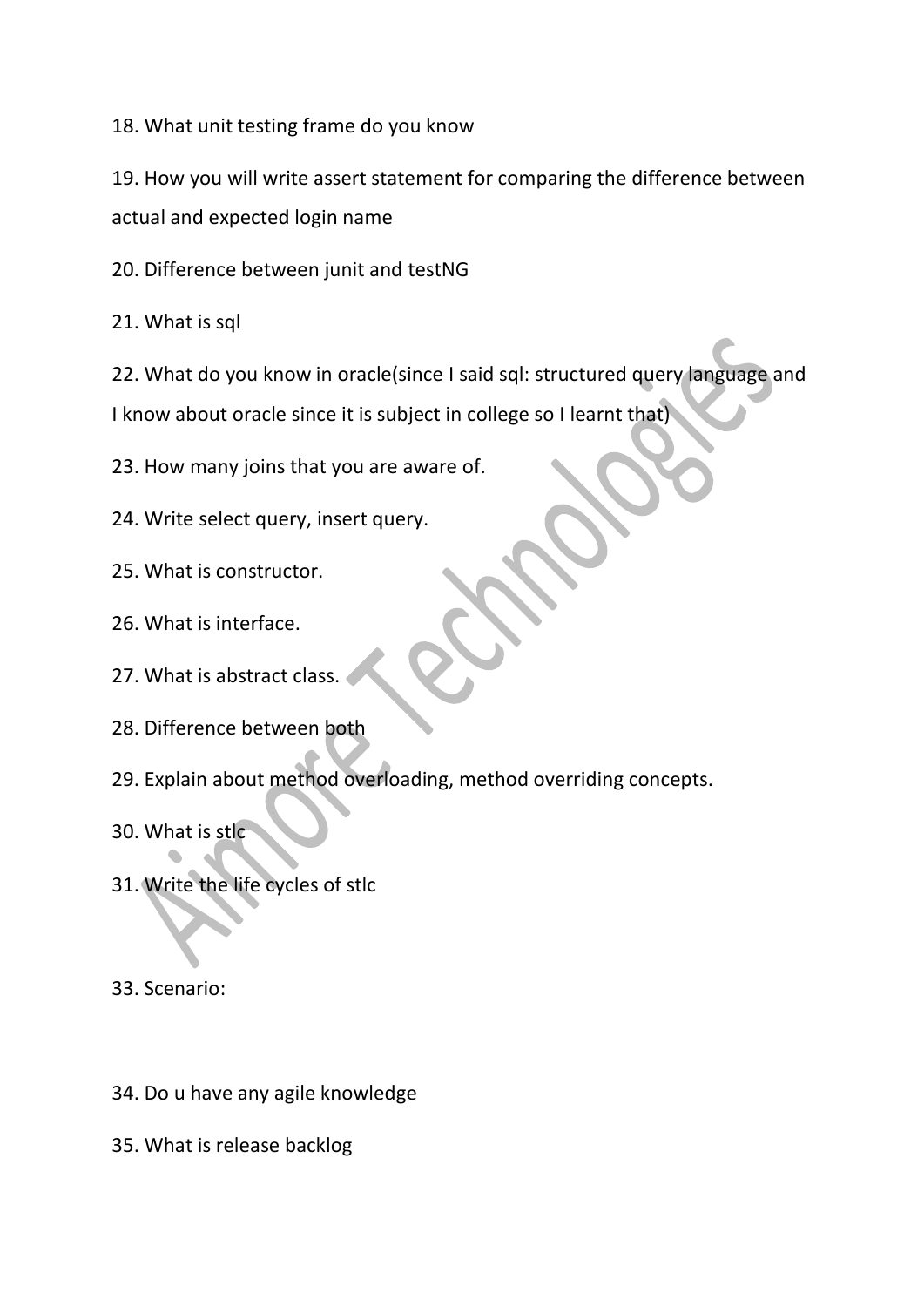36. What should be discussed in daily meeting

Tell about yourself

Why cognizant

Framework used

Draw pom structure and explain

Polymorphism program

Overloading and overriding

Hash map and hash table

Vector and array list

Implicit wait and explicit wait

Regression testing and retesting

Smoke testing and sanity testing

Round 2:

Project explanation

Agile

No of user stories per sprint

Complexity of user story

Sprint duration

Agile and waterfall

Defect tracking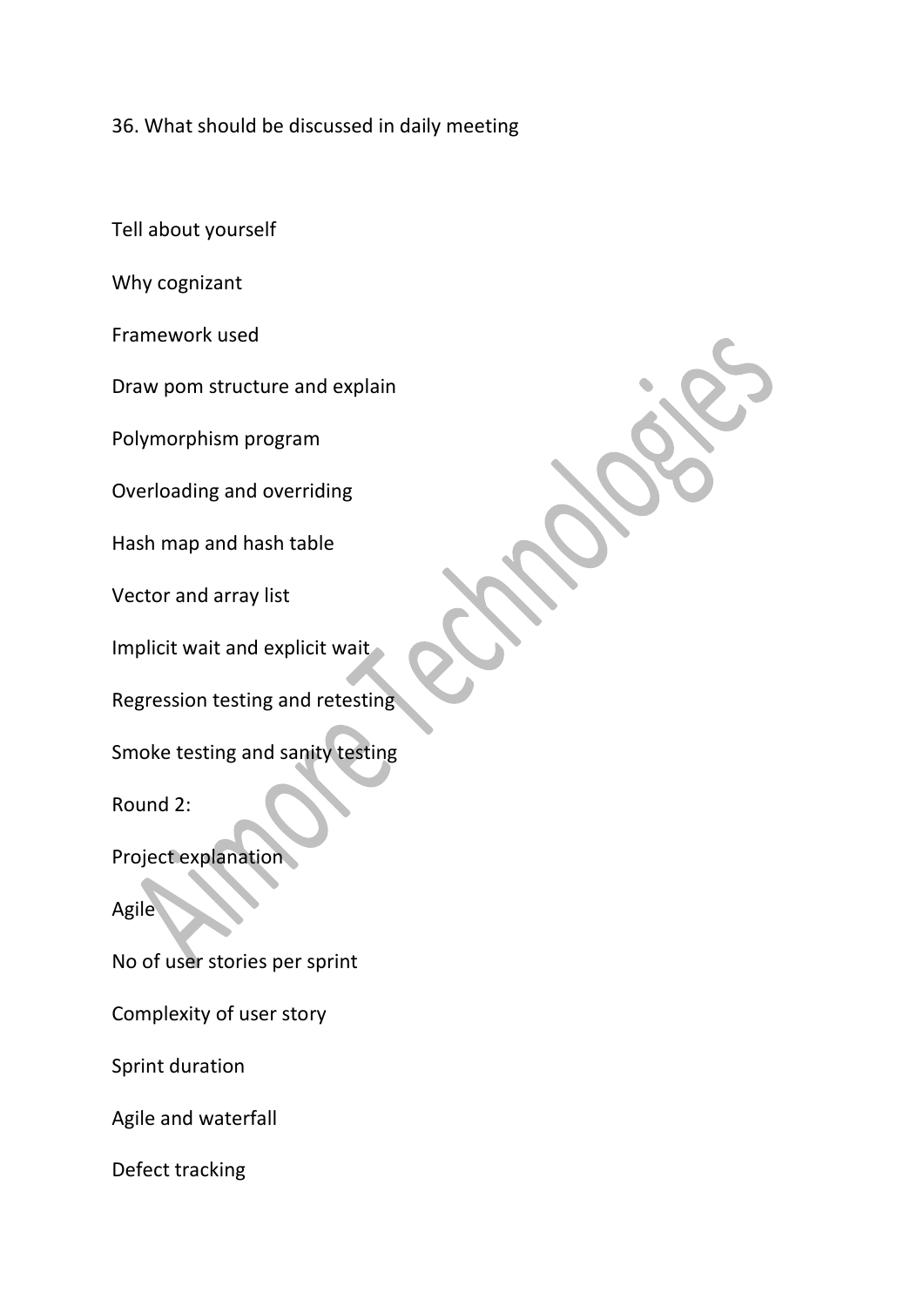Team size

Client interaction

## Round 1:

1. What is selenium

2. Consider a web table having employee name and testing domain(manual or

automation). Store these values . Then selected dropdown only if domain is

automation ( write code)

- 3. Talk about current project
- 4. What are the challenges faced
- 5. What is the framework currently working and others few questions

Round 2:

- 1. Right click
- 2. Implicitly wait & explicitly wait
- 3. Fluently wait
- 4. Read from excel
- 5. Firefox profile
- 6. How will you handle proxy
- 1.have you worked in creating a framework from scratch ?
- 2.what are the frameworks you worked on other than testNG and pom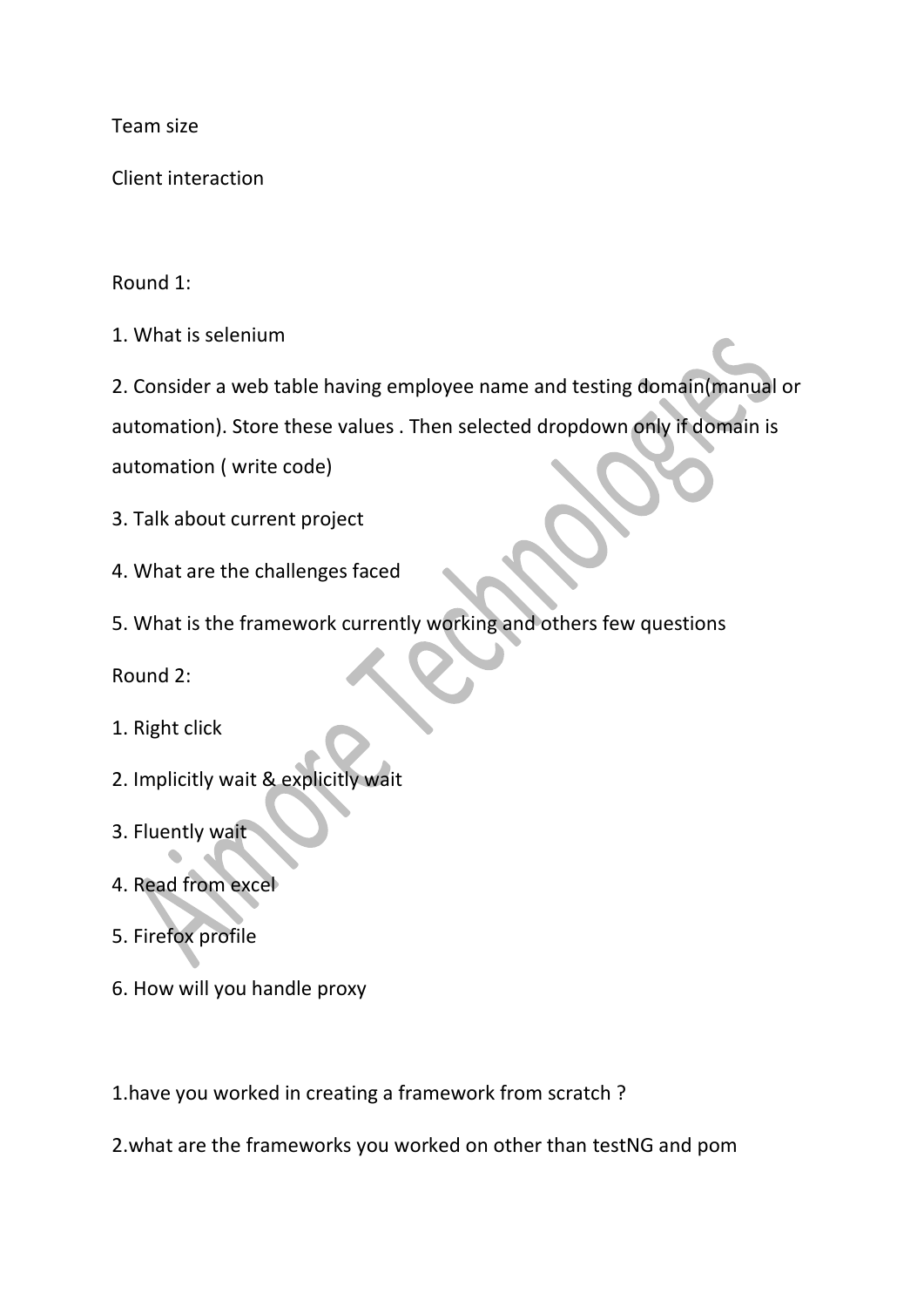3.explain inheritance .and what is the use of extends ,when we can use the methods of other class by creating an object itself .

4.how, do you find broken links in a page and code for that

5.how to find the count of all links in a web page

6, a web element was removed in the previous release and now you need to verify whether the element is present or now. How will u do this ?

7.told to write xpath for a given example which uses following

Questions asked in f2f:-

- 1. Where you are currently working?
- 2. Talk about yourself?
- 3. How you shifted from manual to automated?
- 4. Which methodology your project follows?
- 5. What is agile methodology?
- 6. What are all phases in stlc?
- 7. Which phases you actually works?
- 8. Are you contributing in test planning phase?
- 9. About your organisation?
- 10. About your designation?
- 11. Which defect management you are using?
- 12. What are all the status in defect task?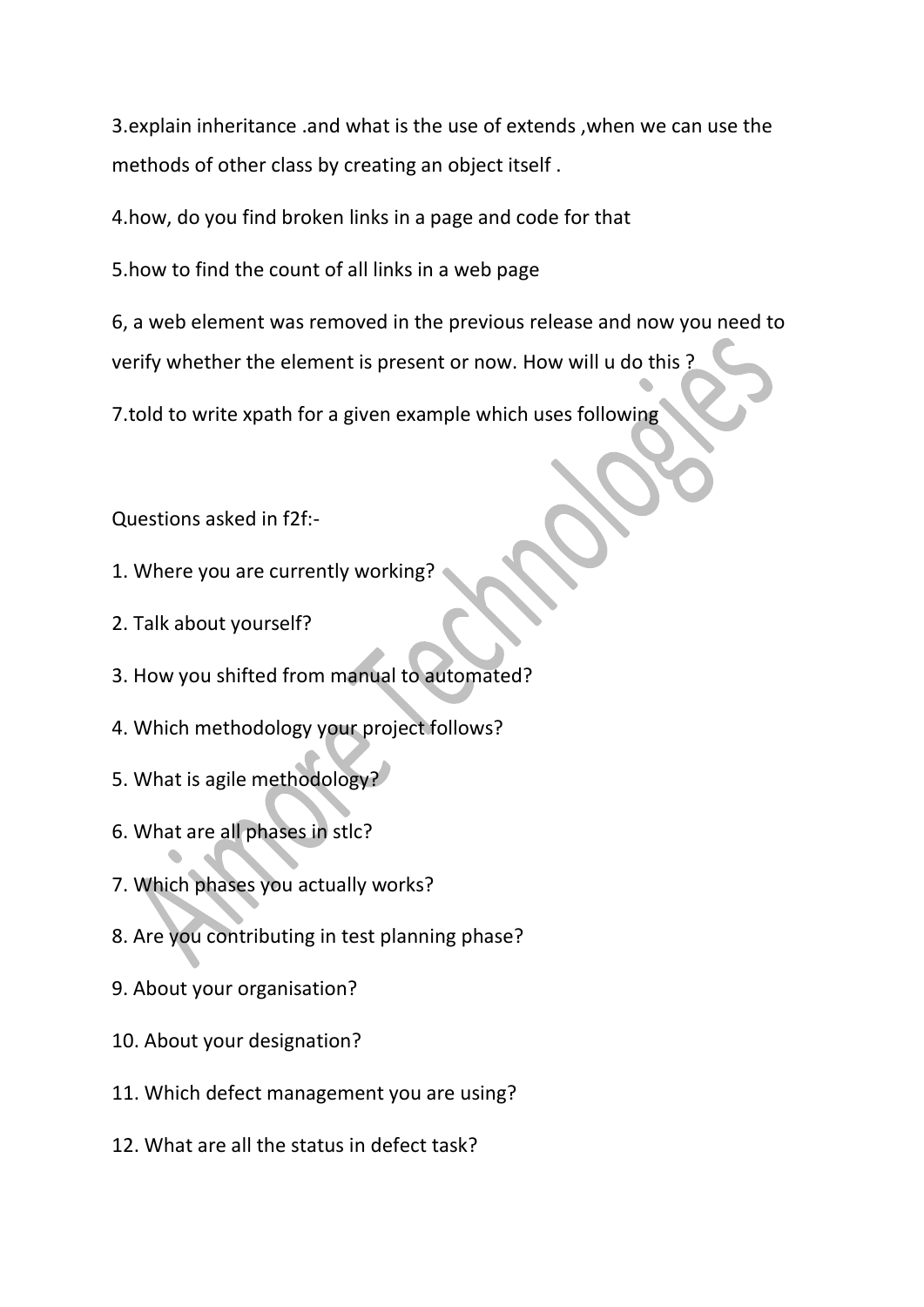- 13. What status you will set if you want to assign a defect to developer?
- 14. If defect still not fixed, who will have authority to move to next iteration?
- 15. In that case, which status you will set?
- 16. How you will get requirement
- 17. How you will analyse the requirement
- 18. Rate yourself in java?
- 19. What are all the features in java?
- 20. What are all the java features you are using in selenium?
- 21. Explain inheritance?
- 22. Explain encapsulation?
- 23. Explain overloading and overridin
- 24. Explain polymorphism?
- 25. Explain abstract?
- 26. Explain interface?
- 27. Rate yourself in selenium?
- 28.what are all the annotations in testNG?
- 29.explain your framework?
- 30.explain hybrid framework?
- 31.what reports you are using to verify the results
- 32.how to read from excel
- 33.what repository you are using for handling files folders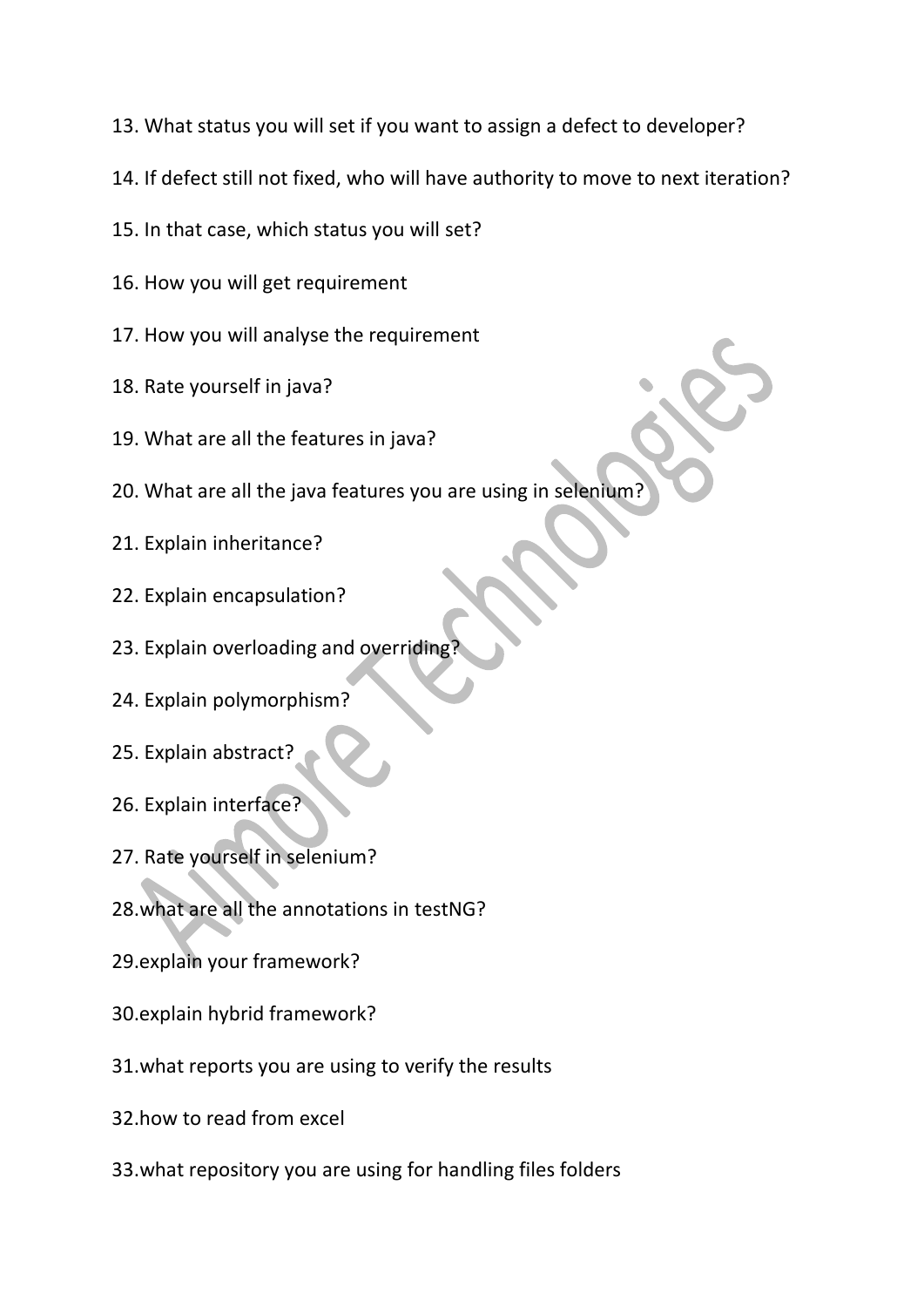34.if git, how you will add files to cloud

- 35.what situation that your files were not added but the coding is correct
- 36. When you will use grid
- 37. Who will the hub in your projects
- 38. What's the use of grid
- 39. When you will run regression
- 40. What is verification and validation
- 41. How you will verify the title
- 42. What is assert and verify
- 43. Rate yourself in sql
- 44. How you will connect to the db.
- 45. Write a query to fetch the data

46. One webpage contains title ,dropdown, submit button and alert. Write a code to verify title, select 3rd option in dropdown, click submit and once alert pops click ok.

How to locate an element that has no locators.

Types of xpath

Which is faster way of locating element

Which works faster between absolute and relative xpath

What is disadvantage we have in absolute xpath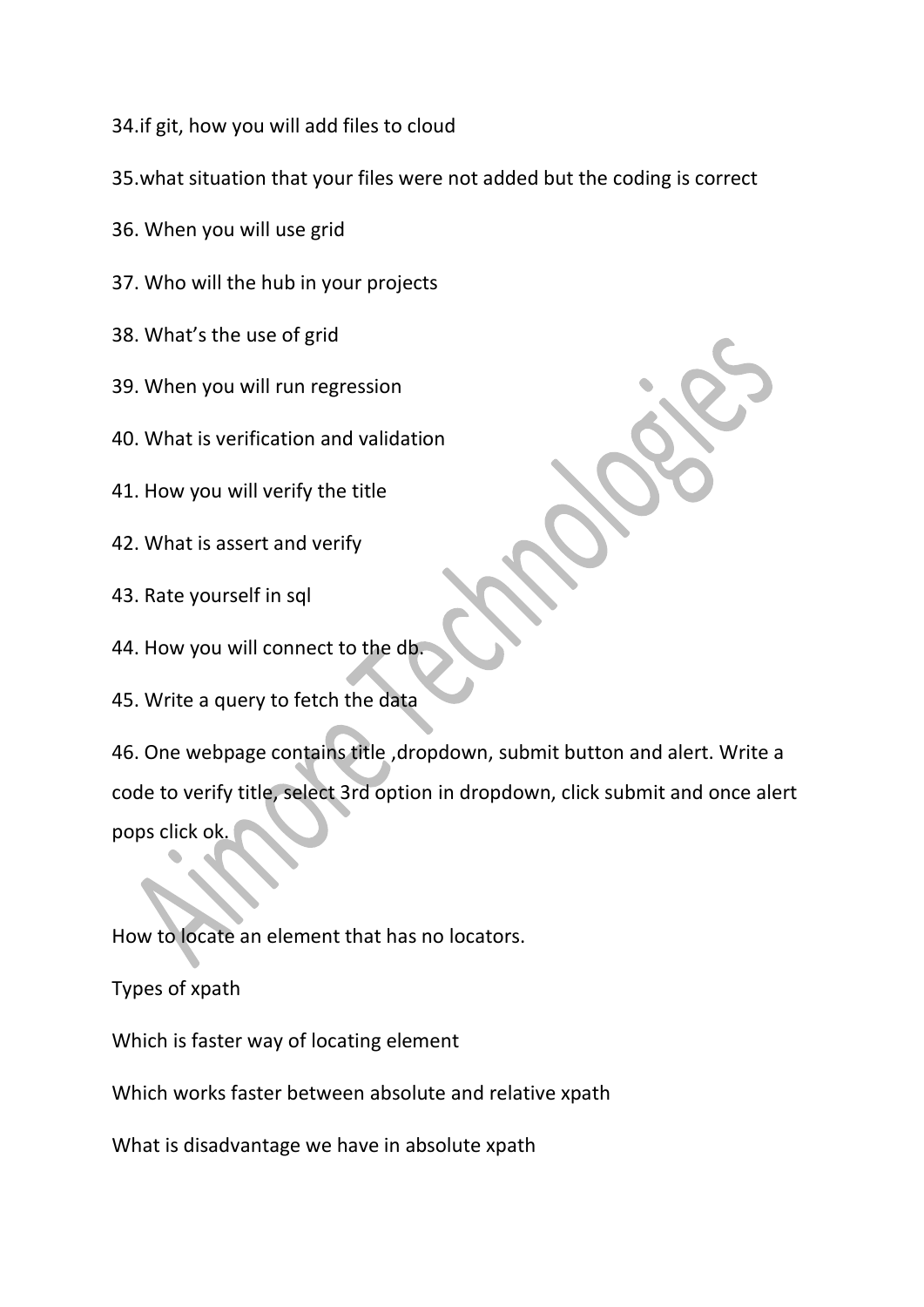What is maven

Explain maven life cycle

Methods in alert

How to handle alert with yes and no option

How to interact with web table

On clicking date field two-month calendar will be displayed (July and august) at

a same time and date 4 will be enabled at this time and how will you handle

this situation

Have experienced in testNG customized report

Wait method in selenium

Syntax for fluent wait and one exact example applicable for this wait method

Parallel execution through testNG

Explain about your project framework( I have explained about cucumber framework)

Write code for text box, combo box & input using xpath. (For input and combo box is available in web table).

Roles and responsibilities in automation

Data driven framework

Explain page object model with description.

Null pointer exception

Wait methods which is support by web driver.

Fluent wait and it's syntax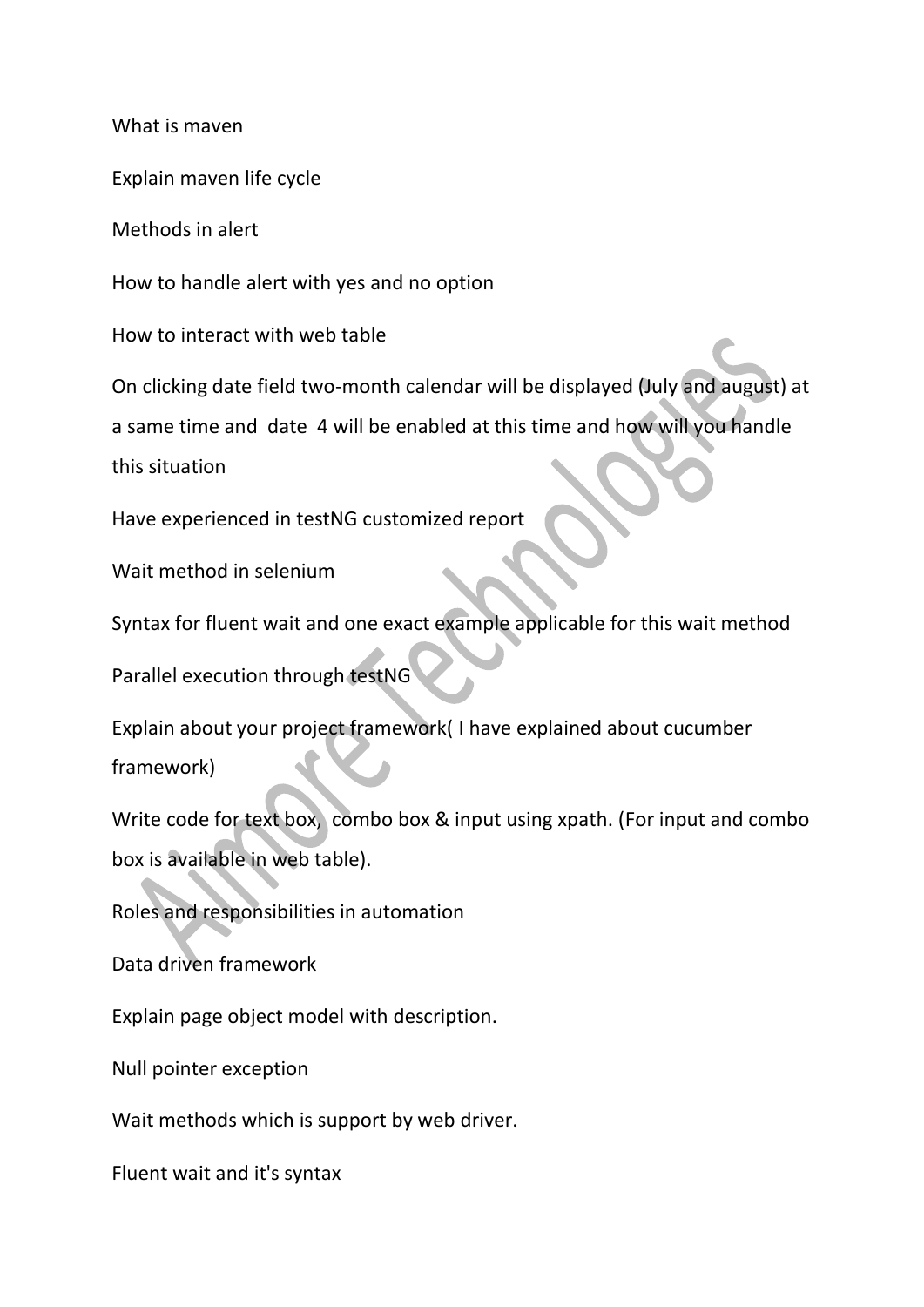Java default class (abstract class).

Db connection

Git commands to push the code?

Array list vs list explanation with code

Dynamic web elements handling ( x path and some x path examples need to write)

Frames handling code and inline frame handling ?

Sql, jdbc connection for connection establishment code.

How to handle a dynamic web table

What does @test will do?

How to take a screen short with code

How to underline an element

Selenium code to highlight text, and get colour and back ground colour.

How to handle windows pop up ... Code using robot class.

How u achieved cross browser testing ?

Code to get the tomorrow's date as mentioned format (dd-mm-yyyy)

JavaScript executor code to click element

Difference between ant and maven

When to use excel as input and csv ? Why u have used ????

Webservices basics questions…

Invocation count and thread pool size in test ng?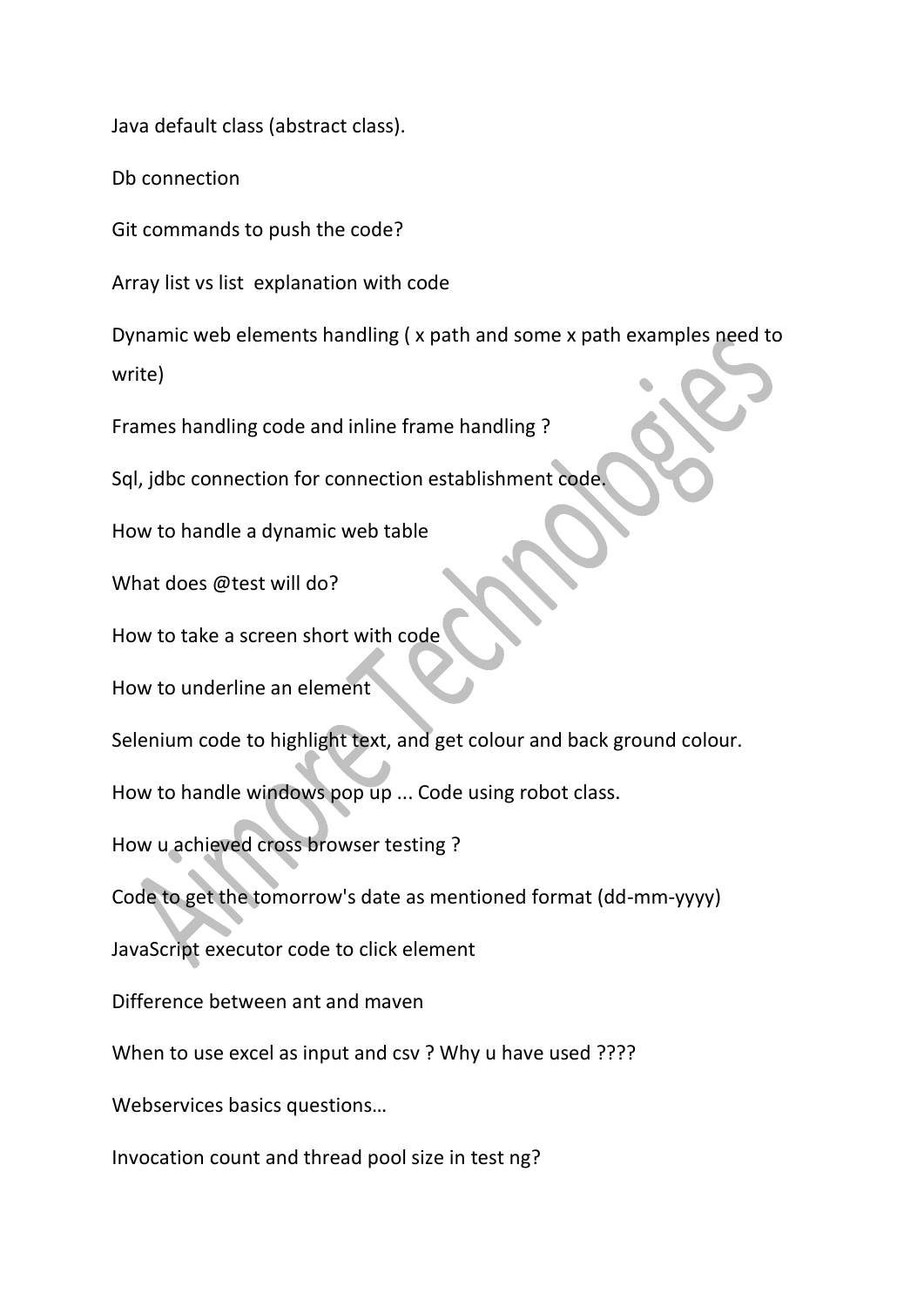Enumeration, iterator and list iterator difference

Random string generation and number generation.

Code to get the number of check boxes ?

CSS selectors types

String, string builder and string buffer difference

Multiple inheritance in interface example code

there are 1000 testcases in a test suite which has defect leakage. What

strategy u will come up for the solution

What are the scenarios can be used to test Microsoft excel using selenium test scripts

Write code to validate/compare web page data and excel data

How do u do effort estimation

Which version control tool u r using. Tell me the process what u do

Whether client agreed for extent reports?

Have u been to scrum meetings. What u discuss in the meeting?

Any innovation things done in selenium?

Why you are using excel to fetch test data, it will take too much time and will create performance issue.

Have u worked on test plan and test strategy

How will you generate the failed testcase?

How will you get only the failed testcase screenshot?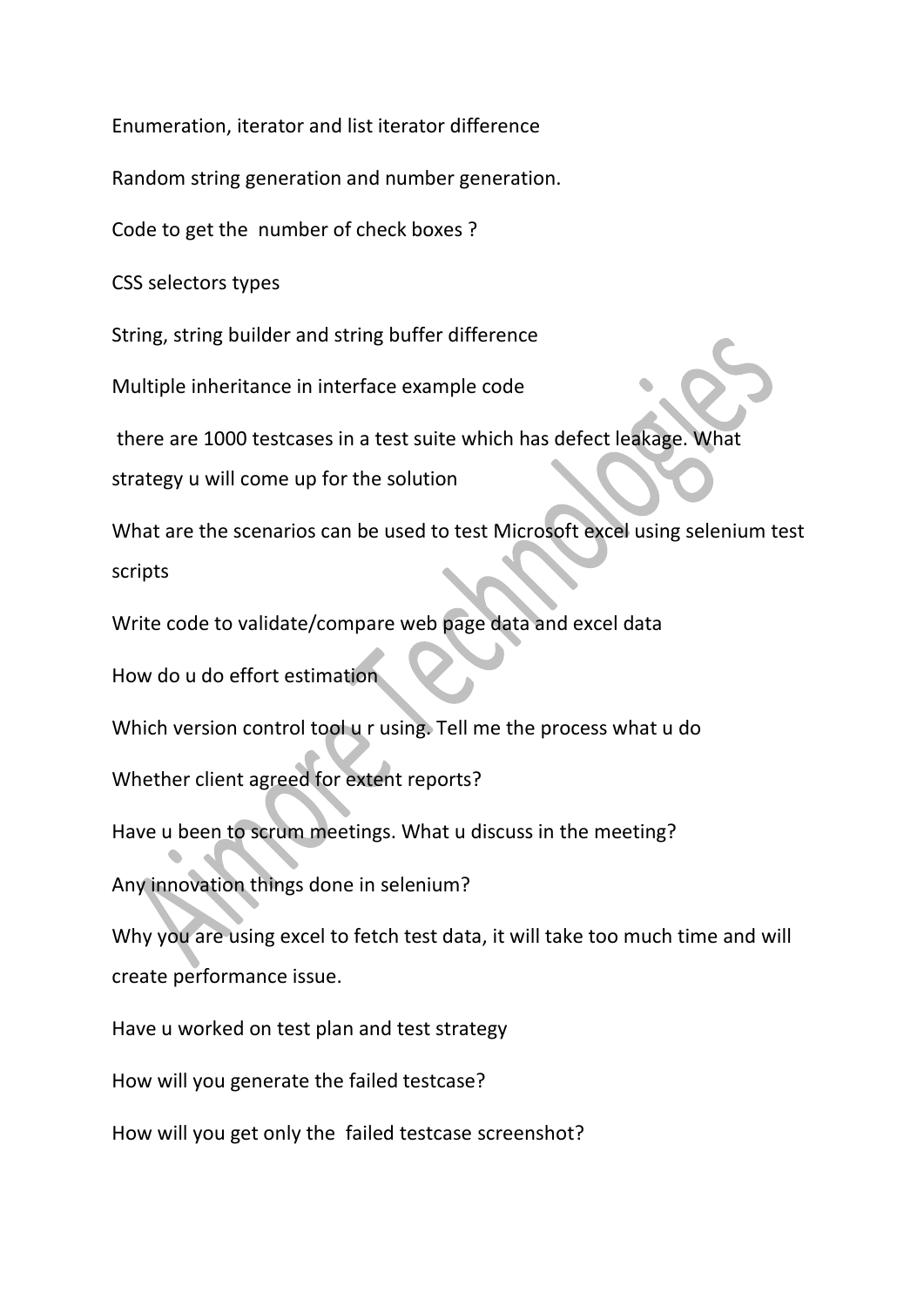First time button is enabled after some time button should be disabled, how will you verify it

How will you retrieve the values in HashMap

How will you do right click on the mouse

How will you verify the highlight element

I told JavaScript concept he asked other than that any think u have used he

told it too have some drawback?

How to check the hidden element

Whether u have any idea database connection

Need to execute four different test environments ,how u will do it maven

What is the difference between assert and verify

Explain bdd frame work

4.how to establish database connection

Explain different xpaths and types

Few scenario-based questions

Read and write the data from excel sheet

why is cucumber preferred

What exceptions u faced in cucumber

What are the keywords used in cucumber

How to handling alerts and hot to take screenshot of an alert

what type of reporting tool Ur using in Ur office and write a code for that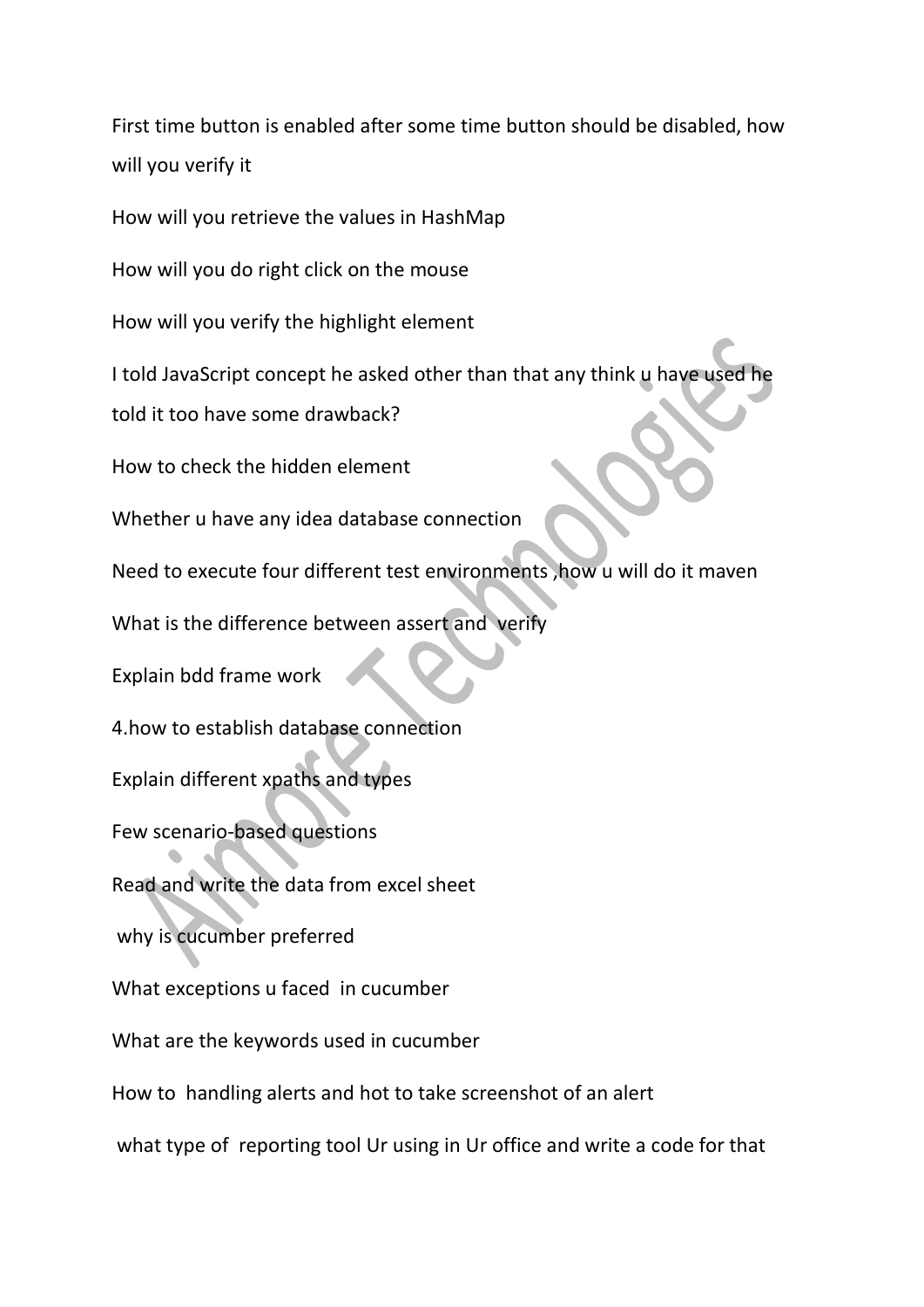Use of Jenkins and how to schedule it

Write the java code to check prime no

Some questions on git hub, sql query to fetch employee with highest salary

Types of annotations and questions related to annotation and attributes. Some scenario-based questions

about project domain and application, I am working on with framewor implementation.

Why Ur creating maven project and the use of maven project

How Jenkins is used in Ur office

More questions on cucumber framework, mandatory keyword

How do I convince customer on the selection of automation tool

Difference between pull and fetch command used in git.

What is wait, which is most preferred wait

What is page object model, what is the reason to prefer page object model

Diff between is displayed & is enabled

Write the drag and drop code

Rate Ur self in sql

How to do sorting using sql query

Cross browser testing

db. Connectivity code for db2...

Day to day responsibilities in your office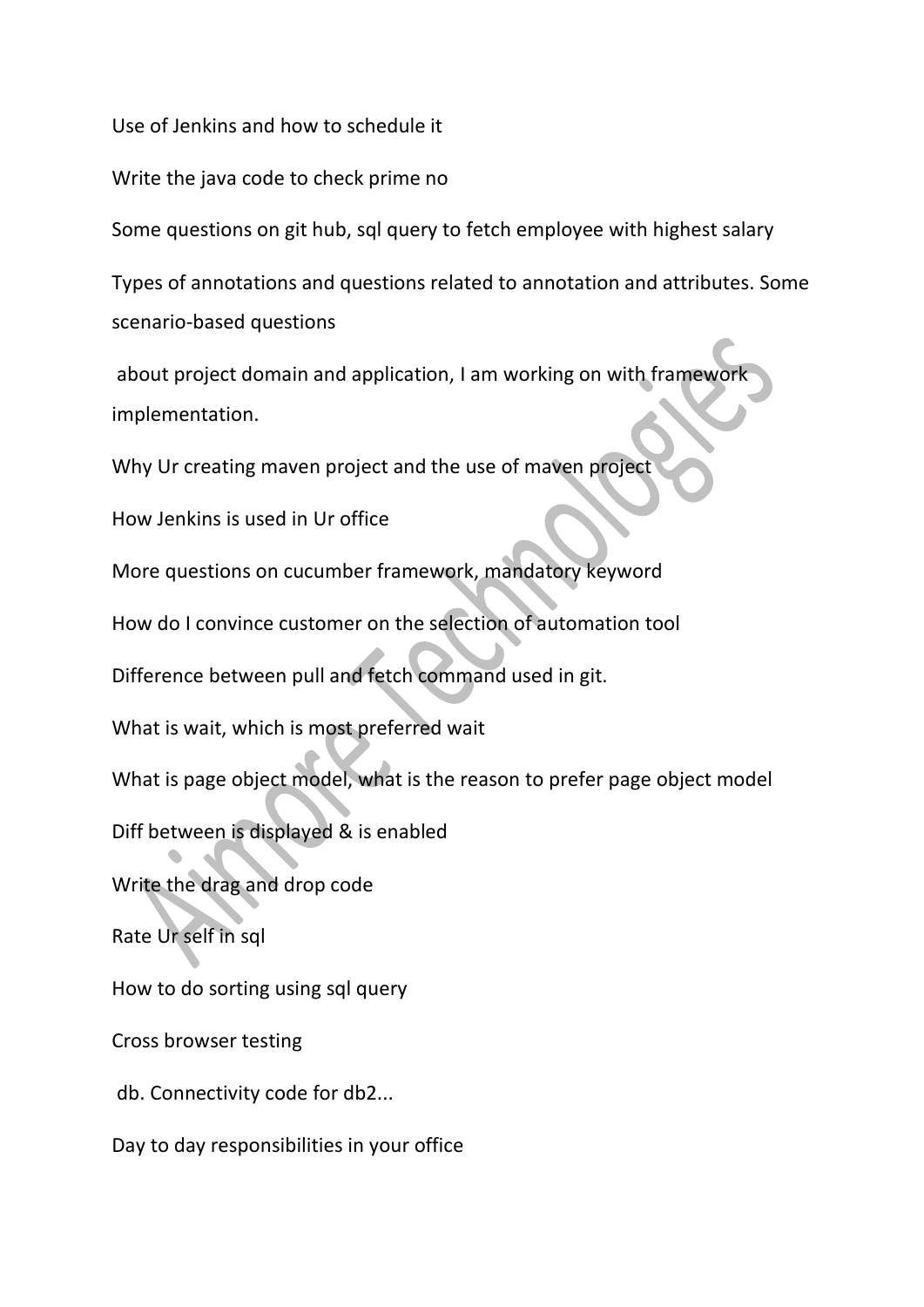What is the challenges u faced in selenium. How to classify cases which can be automated or not

asked about why move to manual to automation

Write xpath .I have explained and written for relative xpath and again asked for absolute xpath for irctc login.

Some questions in Jenkins and GitHub.

Ur roles & responsibility in Ur project

What kind of test cases will u automate

How many tests cases u will execute in a day

how do we merge code when conflict occurs in git

Apart from java what languages can be used in Jenkins tools

Why can't use code directly in Jenkins without using maven and GitHub

Scenario based questions + team management

client needs automation for the application and if you are going to meet client and explain how to achieve and brief abt plan to the client.

You are working in sprint2 but if you receive issues from client in sprint 1 then how to handle

string str = "automation testing"; write a java program to extract the consonants from string

And print each letter with occurrence?

How will you store the string automation testing with immutable and mutable types and explain it?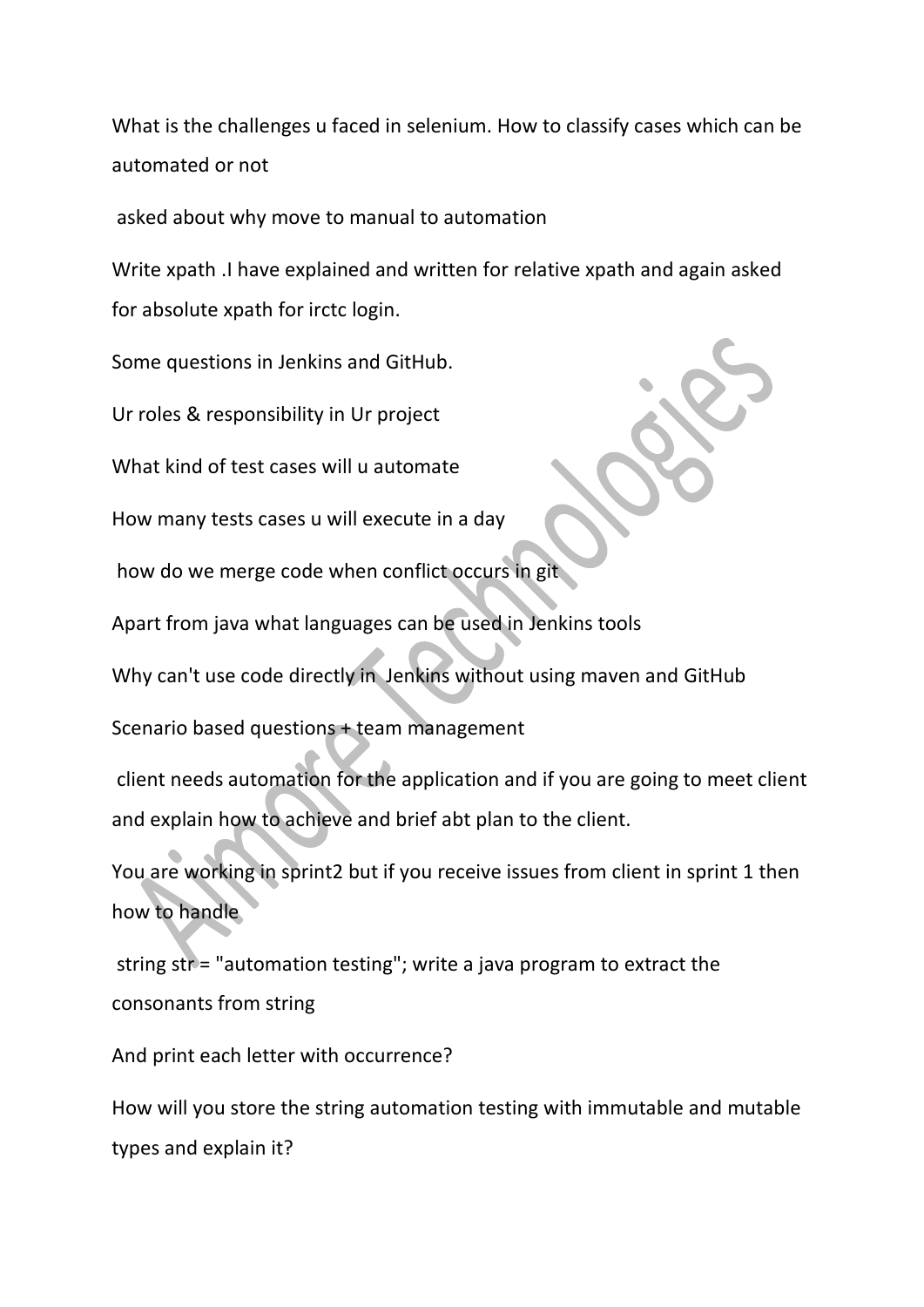How will you print all the links in a web page

Round one : remove duplicate words in the given array

string str[]={"one","two","three","two"}

Reverse string program in multiple ways

How to perform right click operation using selenium

How to find any web element highlighted in the webpage

How to find all the links in the webpage

Framework explanation

Explain HashMap concept and where your using hasp map in your project.

Explain overriding concept in your project

What is page factory ? Where Ur using in your project

Explain about pom.xml

Will you use junit in your project? If yes explain about it?

How to pass multiple data to the scenarios in cucumber

How many git commands you know

Second round

Tell me about yourself.

Explain about your project

Explain about your framework

How you learnt about selenium (self-learn, online classes)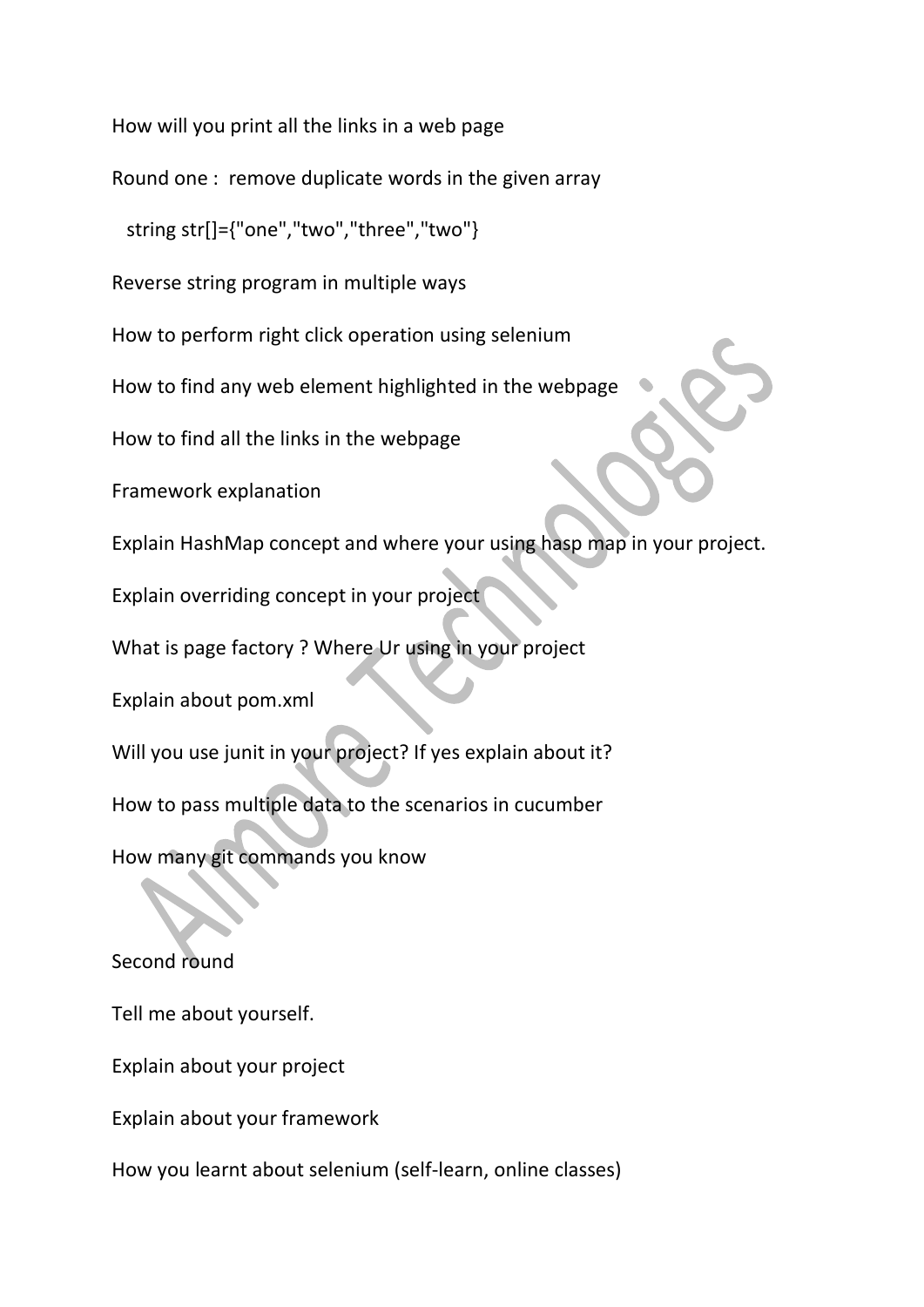Why selenium, why not uft?

Failure moment in your life and how did you overcome?

Why cts ?

What is your dream job?

Suppose if we don't select you then how you will feel?

I will select you and I gave manual testing then what will you say?

How flexible you are in work?

Tell me about your strengths and weakness?

Hr round

Package discussion

Explain about long term and short-term goals

Preferred location

Questions from resume

Reason for leaving current job

Questions from my current organization

Which file must important in cucumber

I have 5 test cases but I need to run 3 tc how can you achieve this in cucumber

How can you find links in your don

String reverse program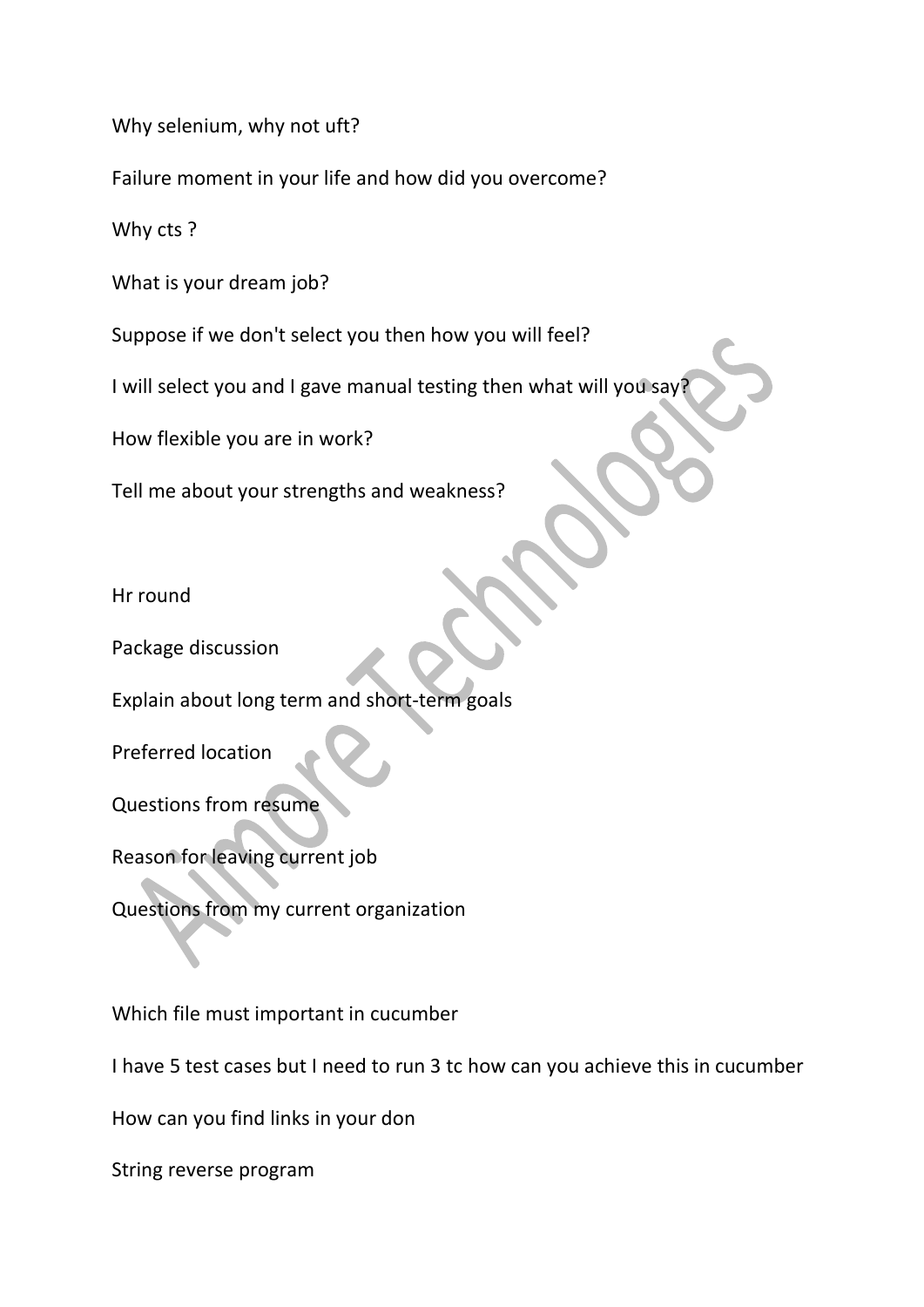Difference between assert and verify

How to retrieve value from data table

How to establish database connection

If the xpath does not work during runtime what are the other alternatives

How you implemented agile in our project

Explain about bdd framework

What are cucumber options did you know

What are cucumber keywords?

Explain your cucumber framework structure

Write the code for cucumber runner class

How will u perform double click functionality(actions)

in a webpage inside some data will be available in scrolling. How to see the data to scroll the inside page

What is the difference between / and // - in xpath (absolute and relative xpath) String buffer and string builder difference ? (What is synchronized)

You need to verify the code review , what are the things you will check mandatory

How to synchronize the code What is difference between verify and assert What you know about synchronize wait

Why you choose cucumber in Ur project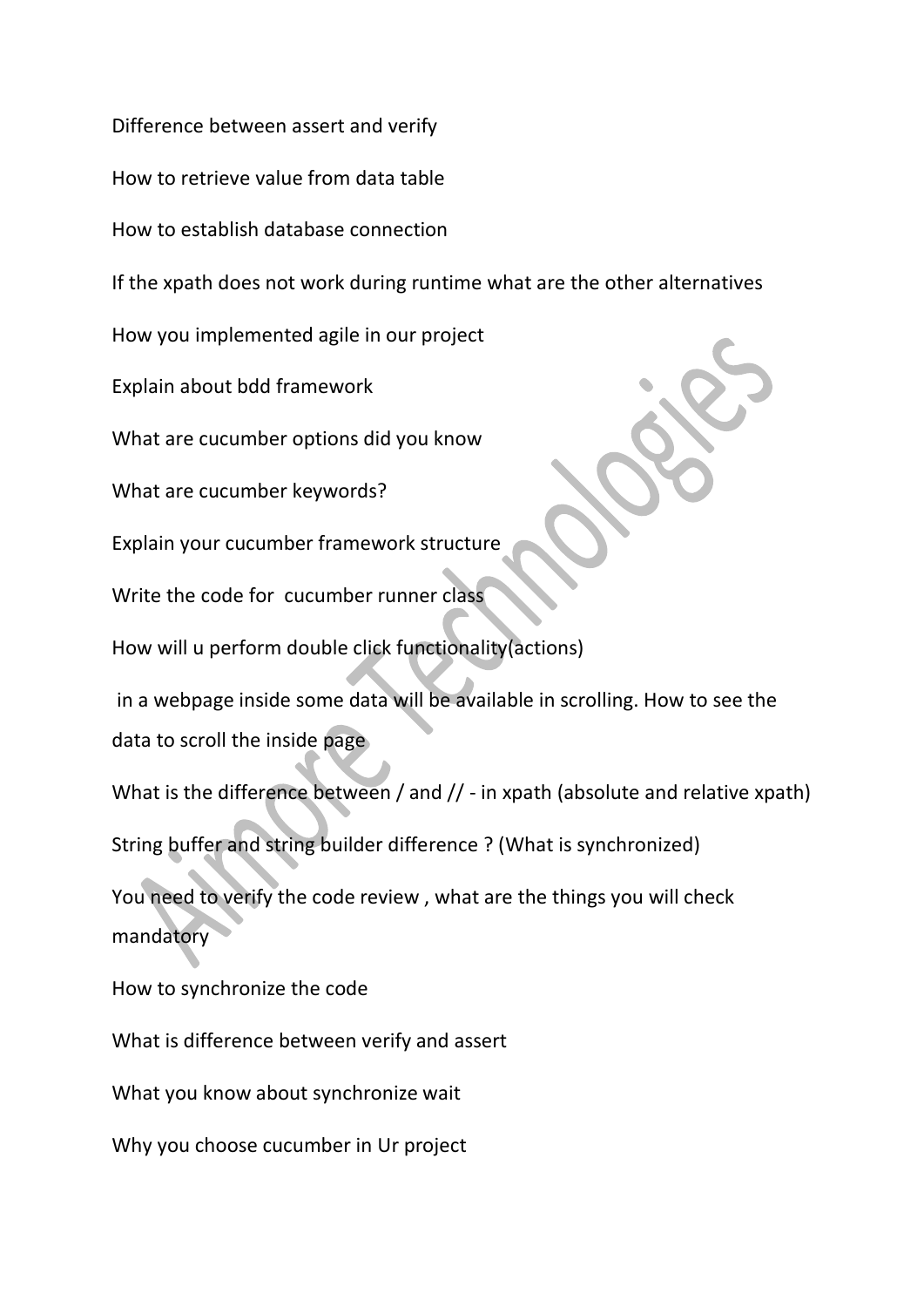I have 10 test case but I want to run only 3 how-to run-in cucumber ?

Write code for db. Connection

What method will u use for mouseover action

Write a program to take user name from excel and print salary data from excel

Write a program to print Fibonacci series

Explain jira workflow

Some of agile questions

What is role in team

Why your creating maven project

What is the use of pom.xml in testNG ?

Recent challenge u has faced in Ur framework?

Have u modified anything in Ur framework so far?

How will you find xpath for sample1 here 1 is dynamic 1,2,3

What are the challenges you faced while project in scripting

How will you handle error when it is due to error in scripts give some

examples which you faced in your project

How will you debug your testcases and code

In how many ways u can find whether frames are present in a web page ?. What are ways to move to a frame ?

What is implicit wait , explicit wait, and fluent wait... Write syntax for all.

Difference between final and finally ?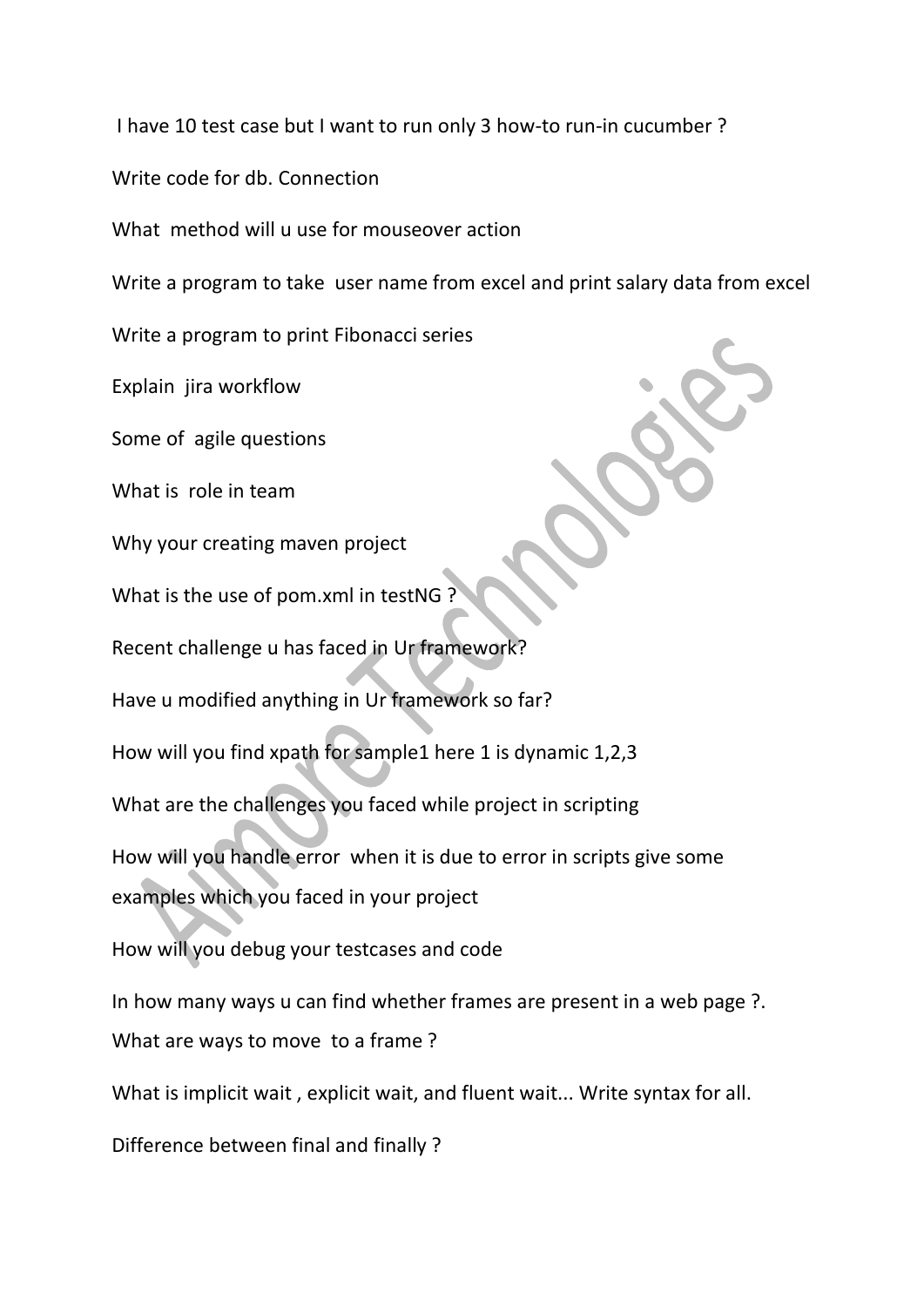what is the collection ? Explain the types in detail ?

what is the use of new keyword and what will method overloading do ?

consider a string { mon, tue, wed }

And then using for each loop v r iterating and adding them in list. What will be the output if the array list is created outside the foreach and output if the array list is created inside foreach loop.

foreach and output if the array list is created inside foreach loop.

are there any possible ways to enter text without send keys.

consider u r using groups, there are groups like regression, sanity and functional. Now u need to run sanity group, sanity will be having 50 testcases, in that I want any 30 random testcases alone to run. What are the ways ?

What do you know about cross browser testing?

What is difference between link text and partial link text, in what scenarios, you will use partial link text ?

What is garbage collector

How will u clear the memory by optimising your code

When client wanted to execute the code in a machine which doesn't have any browser facility, then will you be able to execute the code through cross browser testing. If yes/no, explain ?

What do you know about listeners

What are desired capabilities?

Explain depends on methods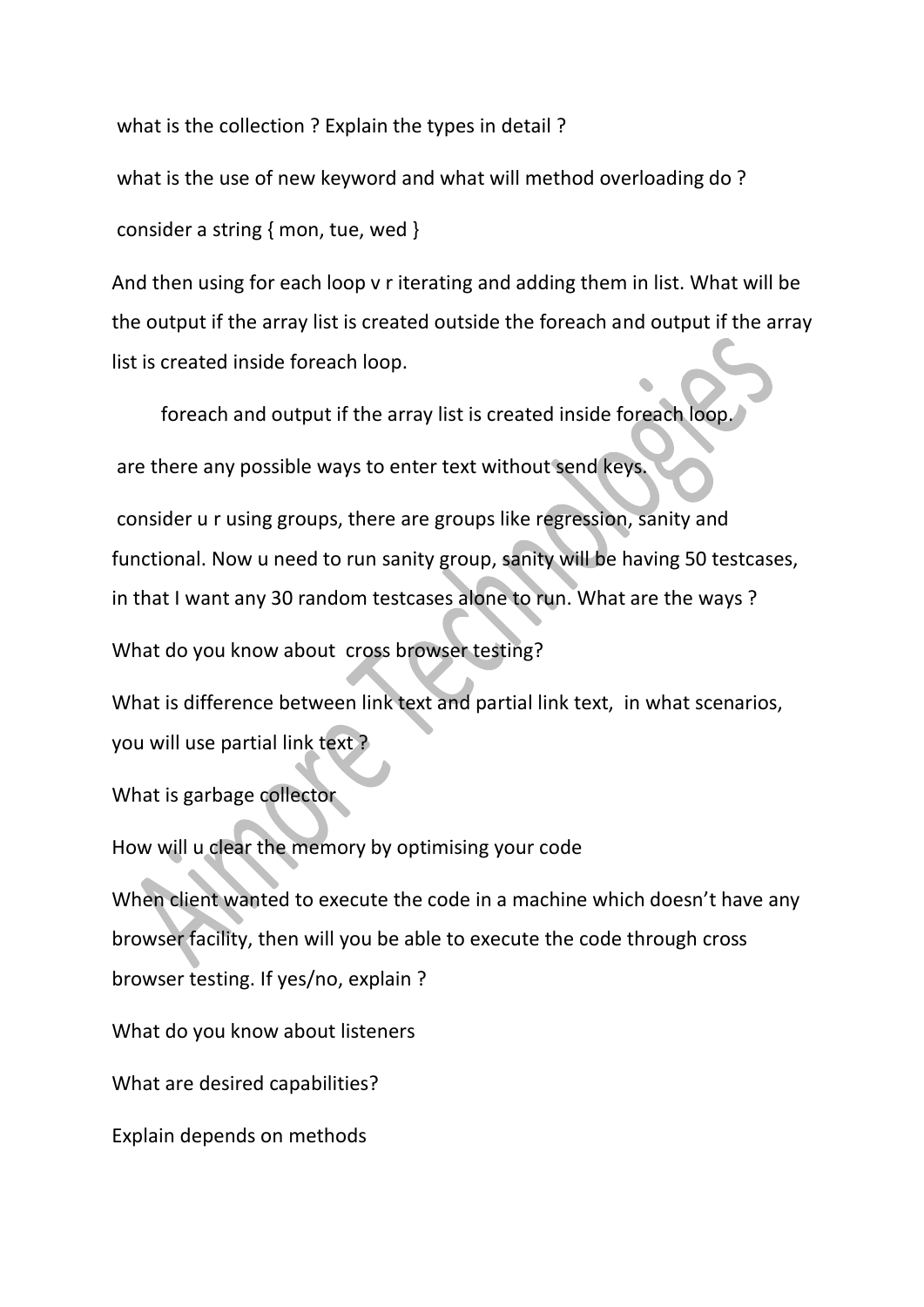How you will run test cases in command prompt ?

How to will provide arguments data at run time ?

What exception you will get when no element when find elements path not found

What is @factory annotation in testNG.

What exception will come when depends on method failed

Suppose you have two methods how you will run two methods with same set

of data using data provider

What is set property() ?

How you prioritize test cases

How to group test cases ?

What is web driver ? Why we need web driver ? Web driver is class or method or interface?

How you will handle if x-path is changing for specific web element?

What is locator id? What you will do when id is changing every time?

What is charat explain how it will work

What is the difference between @ before class and @beforesuit annotations How to separate characters, numbers and special characters from given string ?

Print the star pattern in given scenario ?

Explain string ,string buffer and string builder ? Why string is immutable with proof it with example?